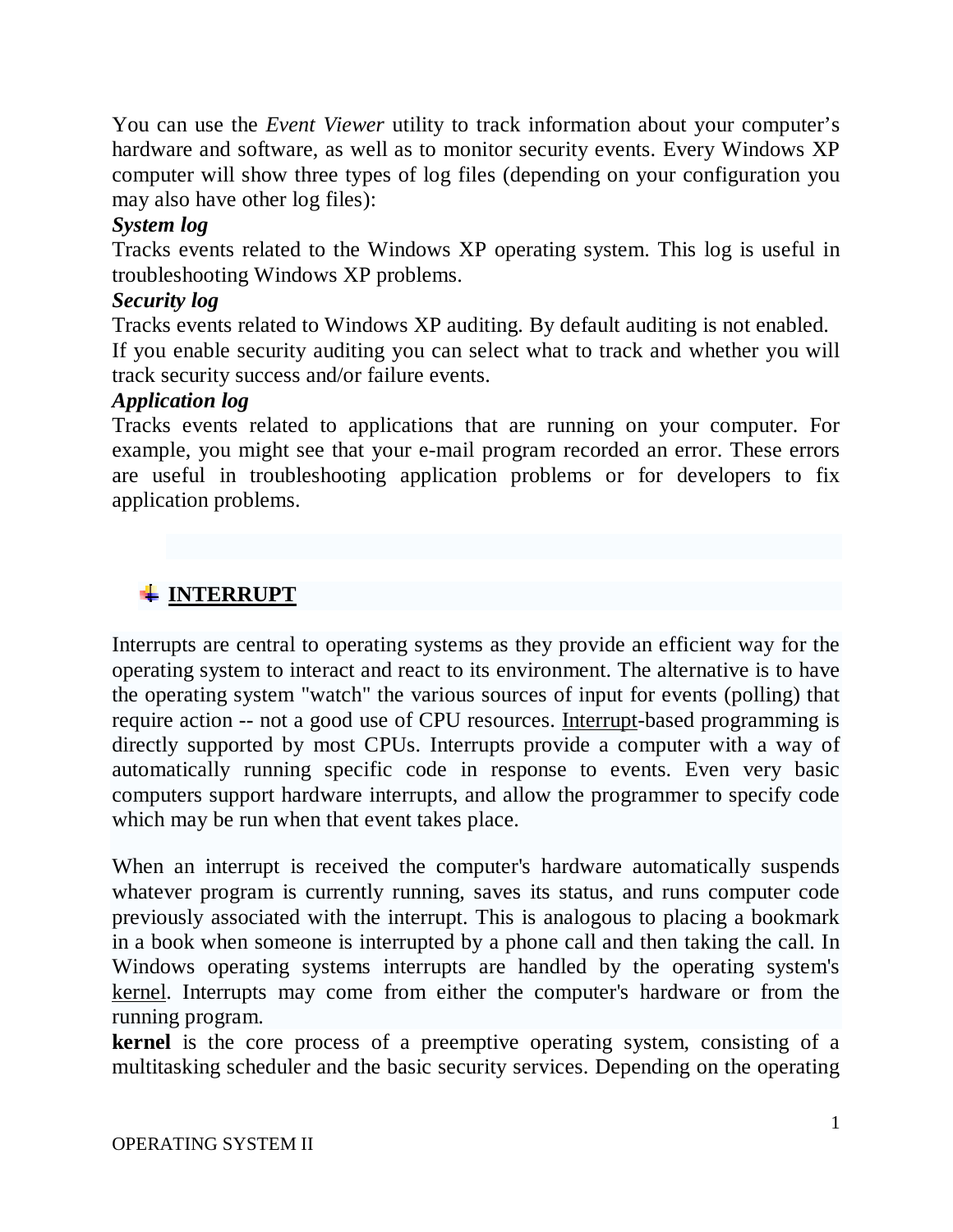system, other services such as virtual memory drivers may be built into the kernel. The kernel is responsible for managing the scheduling of threads and processes.

When a hardware device triggers an interrupt the operating system's kernel decides how to deal with this event, generally by running some processing code. How much code gets run depends on the priority of the interrupt (for example: a person usually responds to a smoke detector alarm before answering the phone). The processing of hardware interrupts is a task that is usually delegated to software called device drivers, which may be either part of the operating system's kernel, part of another program, or both. Device drivers may then relay information to a running program by various means.

A program may also trigger an interrupt to the Windows operating system. If a program wishes to access hardware for example, it may interrupt the operating system's kernel, which causes control to be passed back to the kernel. The kernel will then process the request. If a program wishes additional resources (or wishes to shed resources) such as memory, it will trigger an interrupt to get the kernel's attention.

#### **Interrupt Architecture**

The first step in exploring the interrupt architecture of Microsoft® Windows® is defining an overall model of the hardware, kernel, OAL and thread interactions during an interrupt. The following diagram is an overall picture of these different levels of responsibility and the transitions that cause changes of state.

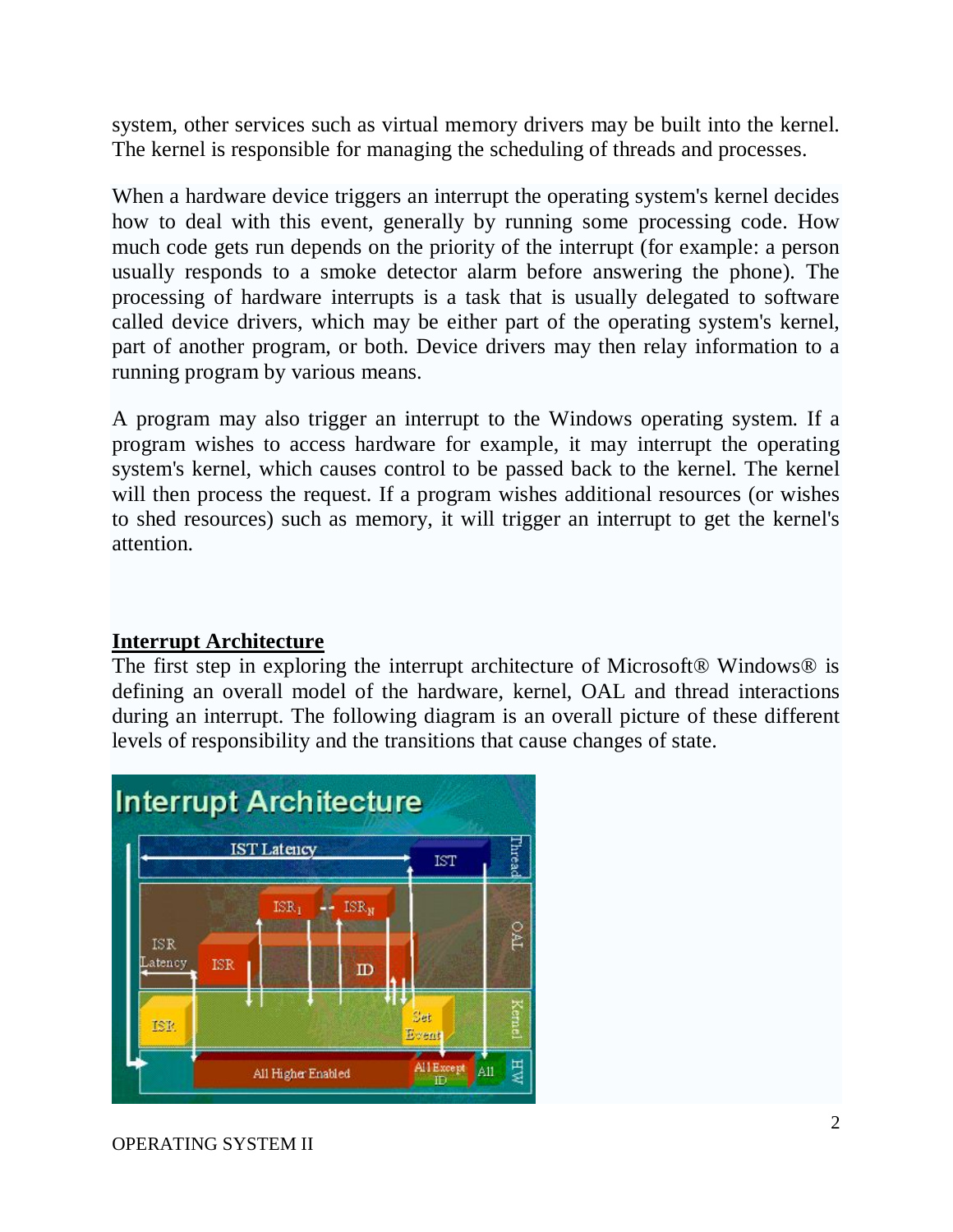The diagram represents the major transitions during an interrupt with time increasing to the right of the diagram. The bottom most layer of the diagram is the hardware and the state of the interrupt controller. The next layer is the kernel interactions during interrupt servicing. The OAL describes the board support package (BSP) responsibilities. The top most layer represents the application or driver thread interactions needed to service an interrupt. The diagram represents the interactions during a single interrupt; representing the new ability of Windows to have shared interrupts. The activity starts with an interrupt represented by the line at the left most section of the chart. An exception is generated causing the kernel ISR vector to be loaded onto the processor. The kernel ISR interacts with the hardware disabling all equal and lower priority interrupts on all processors except for the ARM and Strong ARM architectures. The kernel then vectors to the OAL ISR that has been registered for that particular interrupt. The OAL ISR then can either directly handle the interrupt or can use NKCallIntChain to walk a list of installed ISRs. The main ISR or any of the installed ISRs then performs any work and returns the mapped interrupt called SYSINTR for that device. If the ISR determines that its associated device is not causing the interrupt the ISR returns SYSINTR\_CHAIN, which causes NKCallIntChain( ) to walk the ISR list to the next interrupt in the chain. The ISRs are called in the order that they were installed creating a priority on the calling list.

Microsoft has advanced the Windows interrupt architecture. The ability of the OS to deal with shared interrupts greatly extends the ability of Windows to support many interrupt architectures. Knowledge of this interrupt architecture greatly speeds up the investigation times into driver and latency issues. A Windows model of the operating system interaction is the key to this understanding. Shared interrupts have greatly increased the openness of Windows supporting the platform provider and application developer scenarios that are pervasive from company to company or within companies. Understanding latency sources will help in diagnosis of driver and real-time issues. The interrupt structure in Windows is well defined and understandable.

# **SECURITY**

Security has been a hot topic with Windows for many years, and even Microsoft itself has been the victim of security breaches.[citation needed] Consumer versions of Windows were originally designed for ease-of-use on a single-user PC without a network connection, and did not have security features built in from the outset.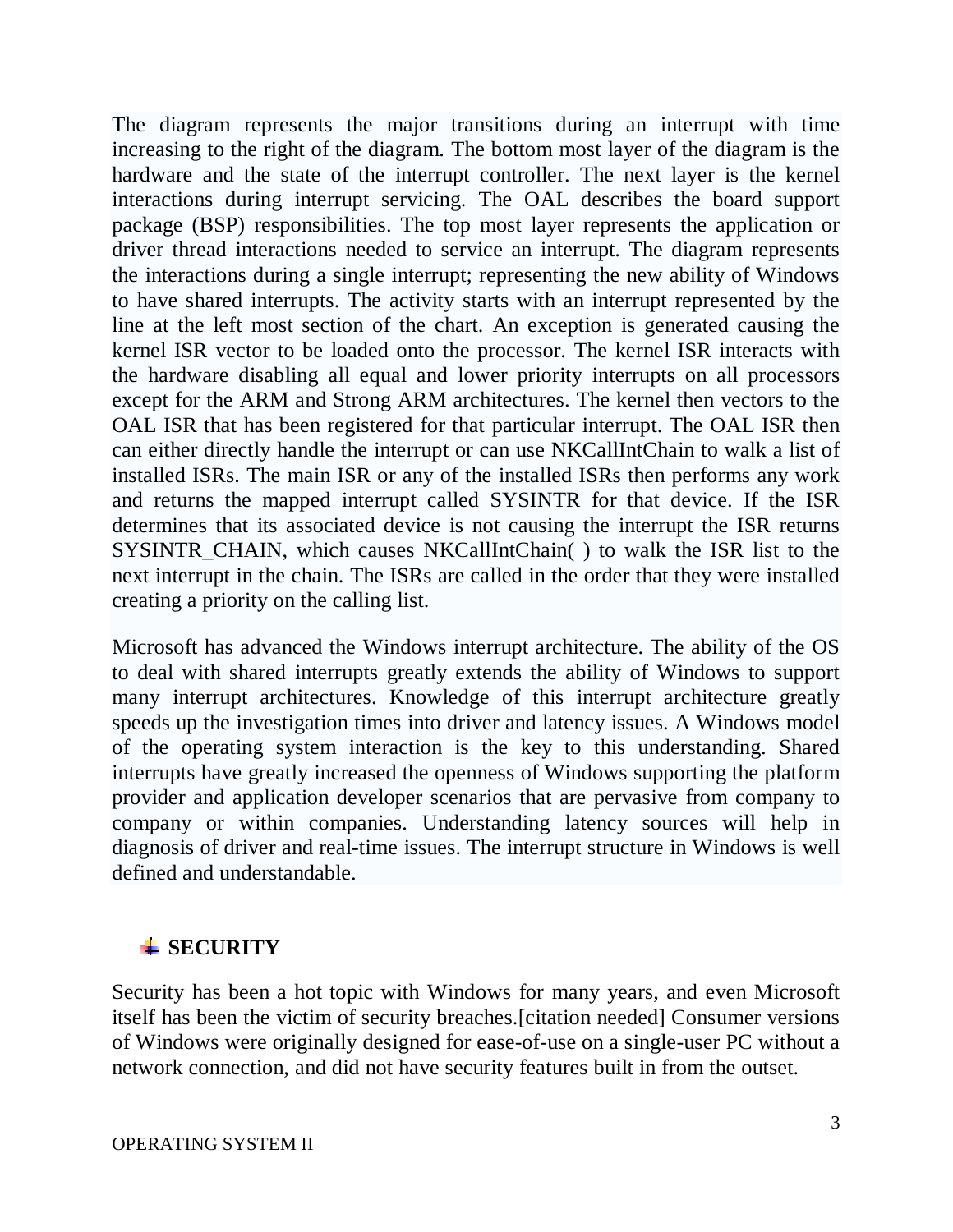Windows NT and its successors are designed for security (including on a network) and multi-user PCs, but were not initially designed with Internet security in mind as much since, when it was first developed in the early 1990s, Internet use was less prevalent.

These design issues combined with flawed code (such as buffer overflows) and the popularity of Windows means that it is a frequent target of computer worm and virus writers.

Microsoft releases security patches through its Windows Update service approximately once a month (usually the second Tuesday of the month), although critical updates are made available at shorter intervals when necessary. In Windows 2000 (SP3 and later), Windows XP and Windows Server 2003, updates can be automatically downloaded and installed if the user selects to do so.

# **Use these steps to develop a strong password:**

- Think of a sentence that you can remember. This will be the basis of your strong password or pass phrase. Use a memorable sentence, such as "My son Aiden is three years old."
- Check if the computer or online system supports the pass phrase directly. If you can use a pass phrase (with spaces between characters) on your computer or online system, do so.
- If the computer or online system does not support pass phrases, convert it to a password. Take the first letter of each word of the sentence that you've created to create a new, nonsensical word. Using the example above, you'd get: "msaityo".
- Add complexity by mixing uppercase and lowercase letters and numbers. It is valuable to use some letter swapping or misspellings as well. For instance, in the pass phrase above, consider misspelling Aiden's name, or substituting the word "three" for the number 3. There are many possible substitutions, and the longer the sentence, the more complex your password can be. Your pass phrase might become "My SoN Ayd3N is 3 yeeRs old." If the computer or online system will not support a pass phrase, use the same technique on the shorter password. This might yield a password like "MsAy3yo".
- Finally, substitute some special characters. You can use symbols that look like letters, combine words (remove spaces) and other ways to make the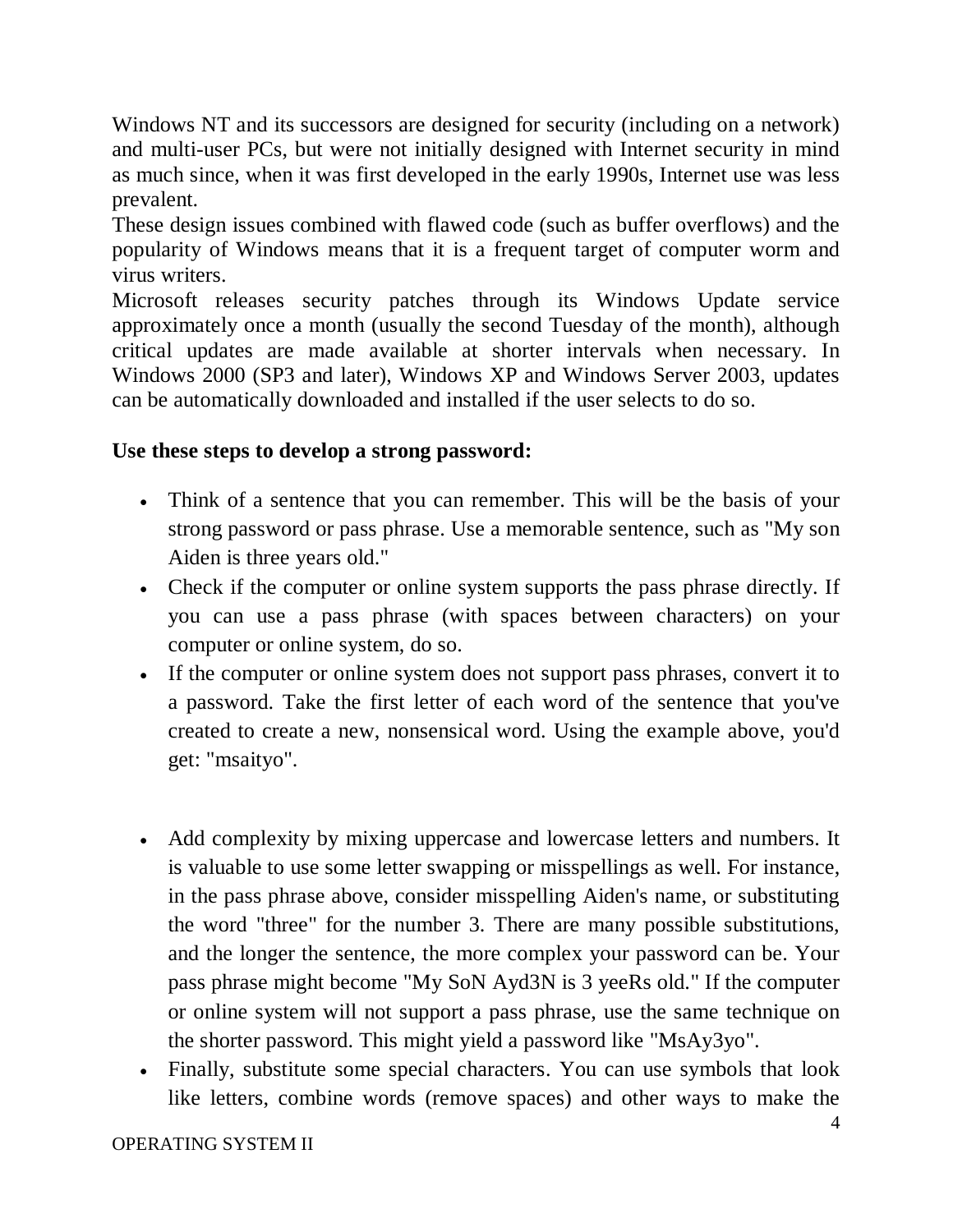password more complex. Using these tricks, we create a pass phrase of "MySoN 8N i\$ 3 yeeR\$ old" or a password (using the first letter of each word) "M\$8ni3y0".

 Test your new password with Password Checker Password Checker is a nonrecording feature on this Web site that helps determine your password's strength as you type.

# $\checkmark$  4 steps to protect your computer

**Step 1.** Keep your firewall turned on

#### **What is a firewall?**

A firewall helps protect your computer from hackers who might try to delete information, crash your computer, or even steal your passwords or credit card numbers. Make sure your firewall is always turned on.

**Step 2.** Keep your operating system up-to-date

#### **What are operating system updates?**

High priority updates are critical to the security and reliability of your computer. They offer the latest protection against malicious online activities. Microsoft provides new updates, as necessary, on the second Tuesday of the month.

**Step 3.** Use updated antivirus software

#### **What is antivirus software?**

Viruses and spyware are two kinds of usually malicious software that you need to protect your computer against. You need antivirus technology to help prevent viruses, and you need to keep it regularly updated.

**Step 4.** Use updated antispyware technology

#### **What is antispyware software?**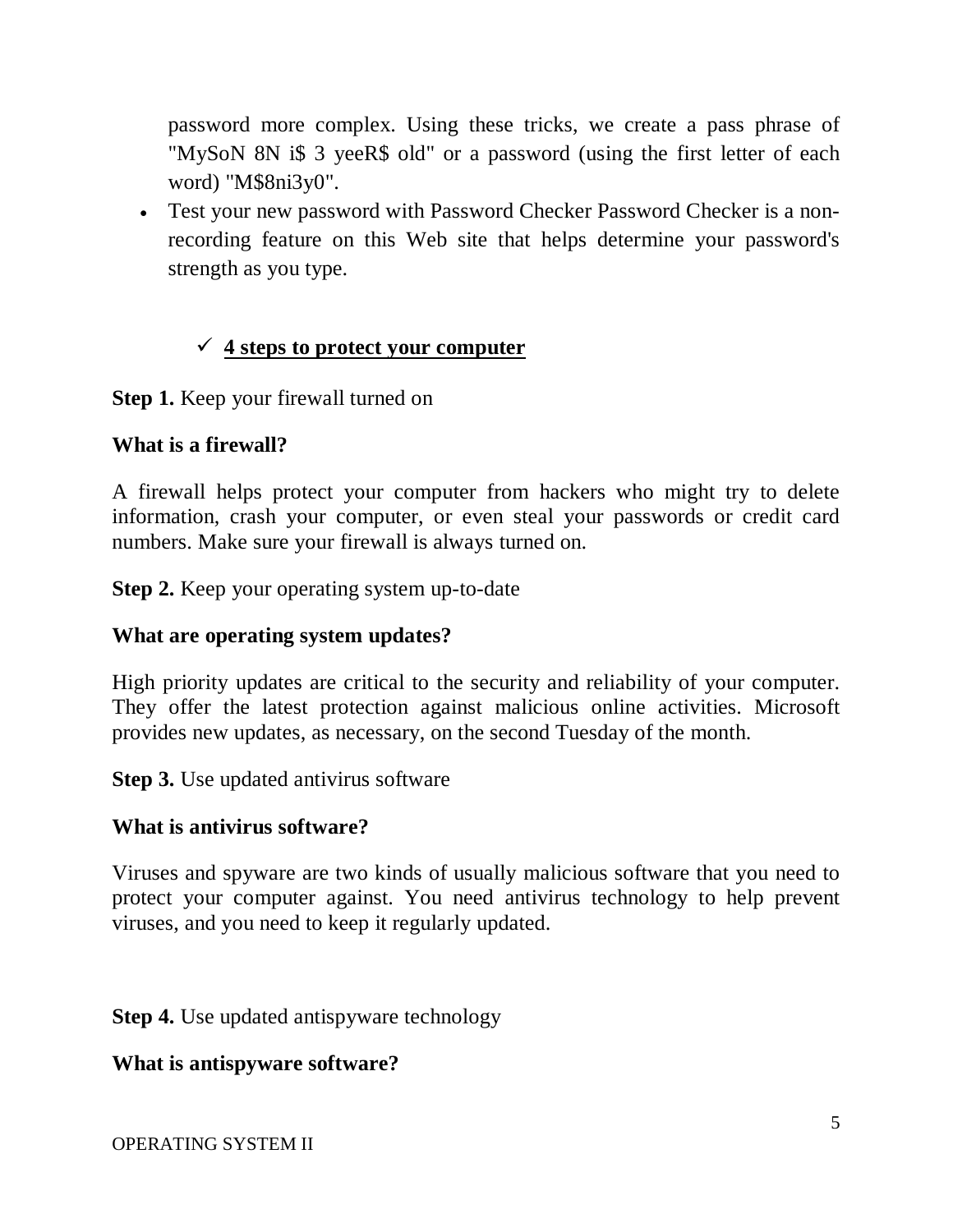Viruses and spyware are two kinds of usually malicious software that you need to protect your computer against. You need antispyware technology to help prevent spyware, and you need to keep it regularly updated.

### **Some threats to the security of Windows are;**

- *I. Worms*
- *II. Spyware*
- *III. Viruses*

# **Security in Microsoft Windows**

While the Windows 9x series offered the option of having profiles for multiple users, they had no concept of access privileges, and did not allow concurrent access; and so were not true multi-user operating systems. In addition, they implemented only partial memory protection. They were accordingly widely criticised for lack of security.

The Windows NT series of operating systems, by contrast, are true multi-user, and implement absolute memory protection. However, a lot of the advantages of being a true multi-user operating system were nullified by the fact that, prior to Windows Vista, the first user account created during the setup process was an administrator account, which was also the default for new accounts. Though Windows XP did have limited accounts, the majority of home users did not change to an account type with fewer rights – partially due to the number of programs which unnecessarily required administrator rights – and so most home users ran as administrator all the time.

Windows Vista changes this by introducing a privilege elevation system called User Account Control. When logging in as a standard user, a logon session is created and a token containing only the most basic privileges is assigned. In this way, the new logon session is incapable of making changes that would affect the entire system.

When logging in as a user in the Administrators group, two separate tokens are assigned. The first token contains all privileges typically awarded to an administrator, and the second is a restricted token similar to what a standard user would receive. User applications, including the Windows Shell, are then started with the restricted token, resulting in a reduced privilege environment even under an Administrator account. When an application requests higher privileges or "Run as administrator" is clicked, UAC will prompt for confirmation and, if consent is given (including administrator credentials if the account requesting the elevation is not a member of the administrators group), start the process using the unrestricted token.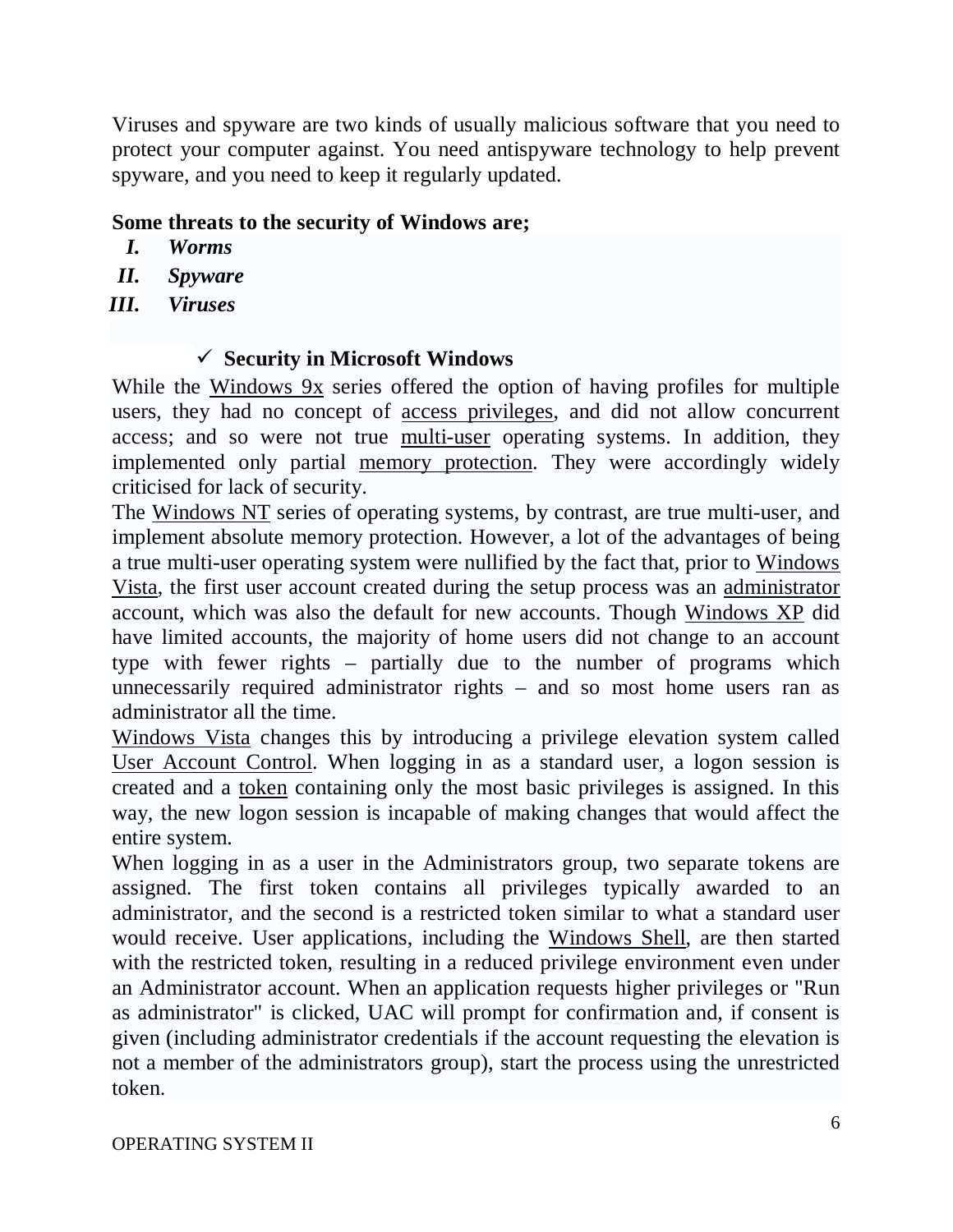#### **Windows Defender**

On January 6, 2005, Microsoft released a beta version of Microsoft AntiSpyware, based upon the previously released Giant AntiSpyware. On February 14, 2006, Microsoft AntiSpyware became Windows Defender with the release of beta 2. Windows Defender is a freeware program designed to protect against spyware and other unwanted software. Windows XP and Windows Server 2003 users who have genuine copies of Microsoft Windows can freely download the program from Microsoft's web site, and Windows Defender ships as part of Windows Vista.

#### **File Permissions**

At windows version from window NT3 have been based on a file system permission system referred to as AGLP (Account, Global, Local, and Permission). In essence, where file permissions are applied to the file and folder in the form of a local group, which then has other global group.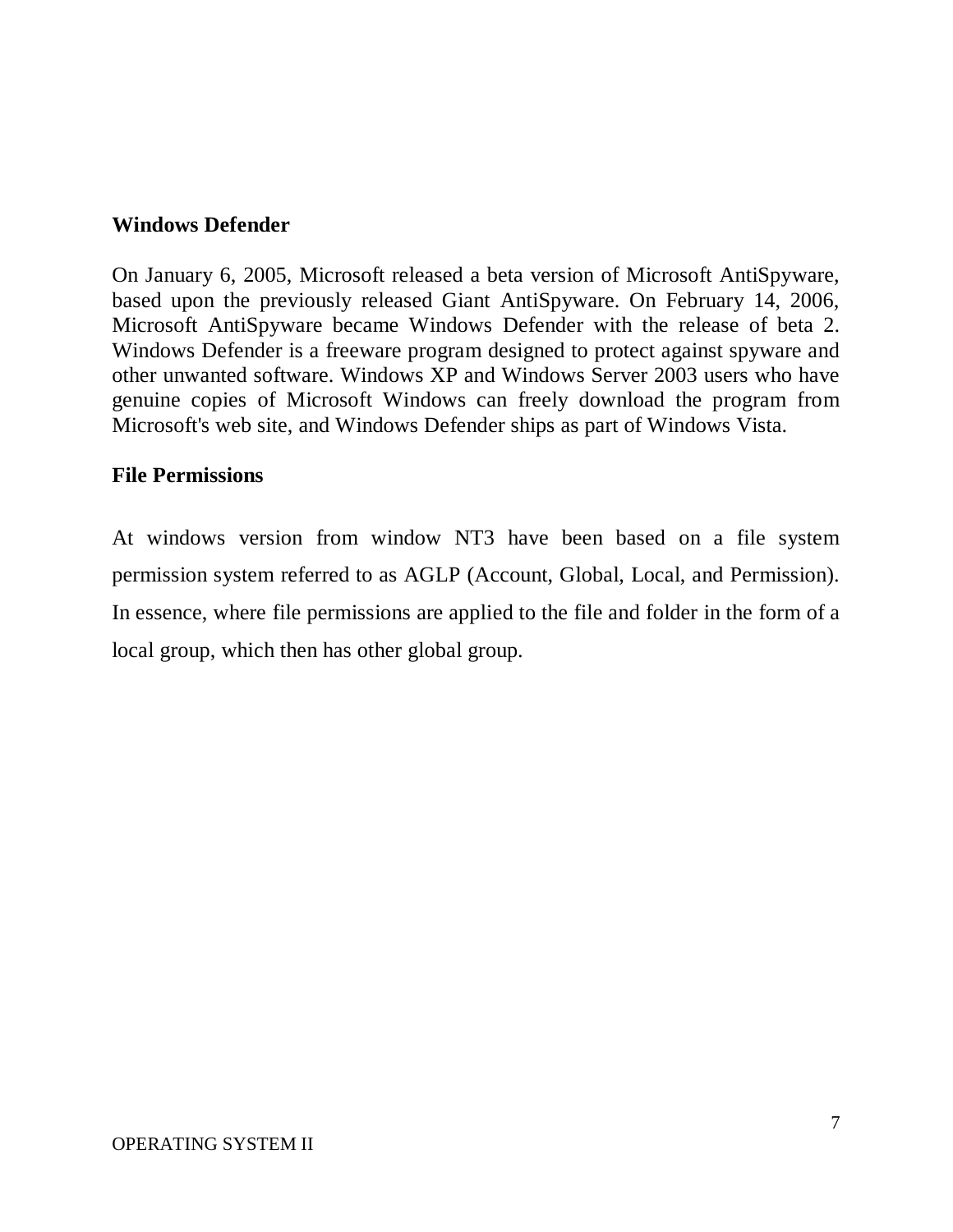# **CHAPTER NINE INTRODUCTION**

The fact that an operating system is computer software makes it prone to error just as any human creation. Programmers make mistakes, and inefficient code is often implemented into programs even after testing. Some developers perform more thorough testing and generally produce more efficient software. Therefore, some operating systems are more error prone while others are more secure.

### *1.1Security in Computer*

The branch of computer technology known as information security as applied to computers and networks is the computer security. The objective of computer security includes protection of information and property from theft, corruption, or natural disaster, while allowing the information and property to remain accessible and productive to its intended users. The term computer system security means the collective processes and mechanisms by which sensitive and valuable information and services are protected from publication, tampering or collapse by unauthorized activities or untrustworthy individuals and unplanned events respectively.

The technologies of computer security are based on logic. As security is not necessarily the primary goal of most computer applications, designing a program with security in mind often imposes restrictions on that program's behavior.

Security in this regard could be referred to as the protection mechanism used to safeguard information in the computer. Security has many facets and the three of the more important ones are

- 1. The threats
- 2. The nature of intruders
- 3. Accidental data loss

1. **Threats**: From security perspective, computer systems have three general goals, with corresponding threats.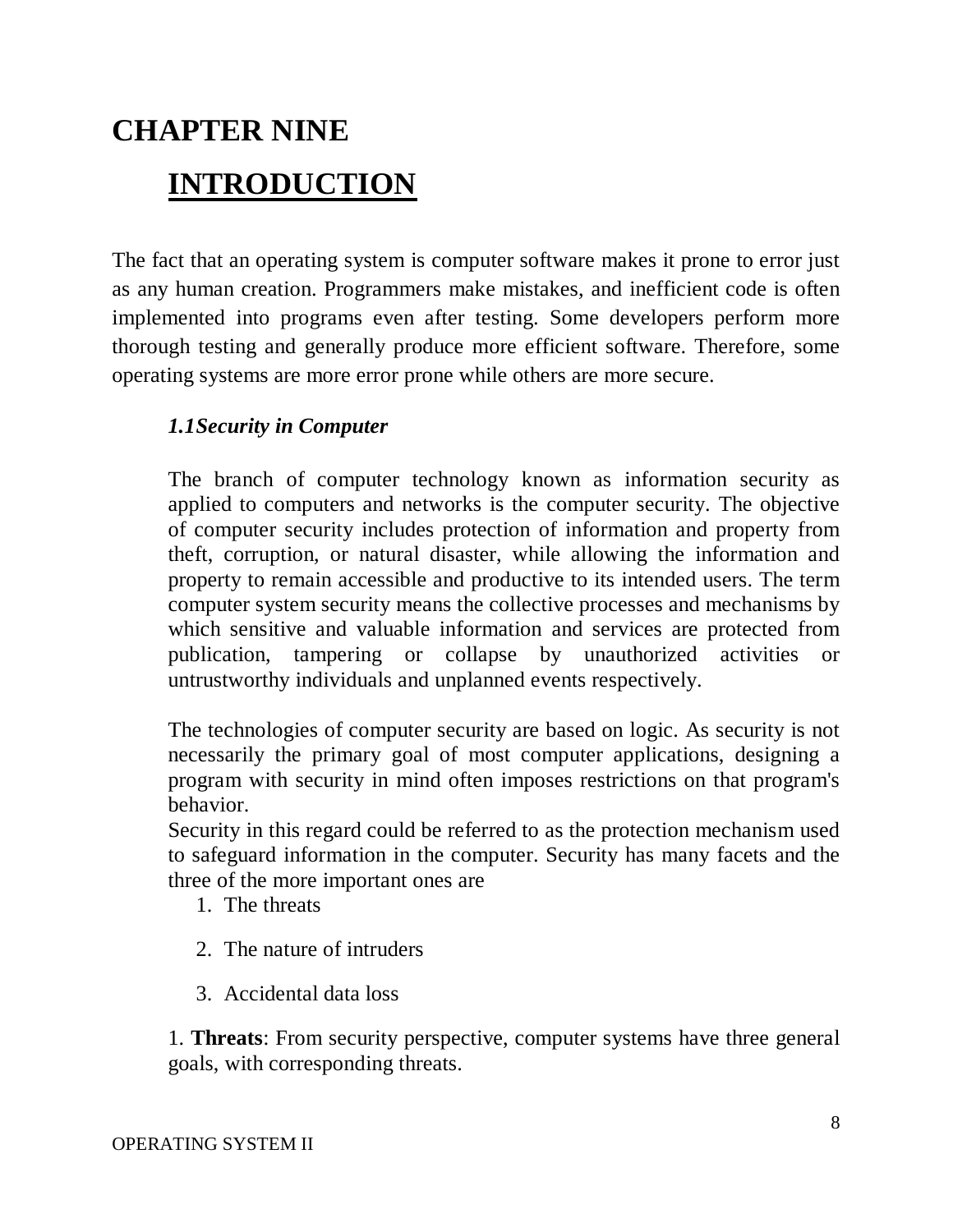(i) Data Confidentiality: Concerned with having secret data remain secret meaning if the owner of some data has decided that these data are available to certain people and no others, the system should guarantee that release of the data to unauthorized people does not occur.

(ii) Data Integrity: Means that unauthorized users should not be able to modify any data without the owner's permission. If a system cannot guarantee that data deposited in it remain unchanged until the owner decides to change them, it is not worth much as an information system.

(iii) System Availability: Means that nobody can disturb the system to make it usable. If a computer is an internet server, sending a flood of requests to it may cripple it by eating up all of its CPU time just examining and discarding incoming requests. Another aspect of security problem in operating system is Privacy that is protecting individuals from misuse of information about them.

(2) **The nature of intruders:** In the security literature, people who are nosing around places where they have no business being are called *intruders* or sometimes called *adversaries.* Intruders act in two different ways

1 *Passive Intruders:* just want to read files they are not authorised to read.

2 *Active Intruders*: are more malicious; they want to make unauthorised changes to data.

When designing a system to be secure against intruders, it is important to keep in mind the kind of intruder one is trying to protect against. Some categories are

(a) Casual prying by nontechnical users.

(b) Snooping by insiders.

(c) Determined attempts to make money.

(d)Commercial or military espionage.

Another category of security pest that has manifested itself in recent times is the *Virus*. The term virus is a piece of code that replicates itself and usually does some damage.

(3) **Accidental data loss:** In addition to threats caused by malicious intruders, valuable data can be lost by accident. Some of the accidental data losses are

(1) *Acts of God*: fires, flood, earthquakes, wars, etc.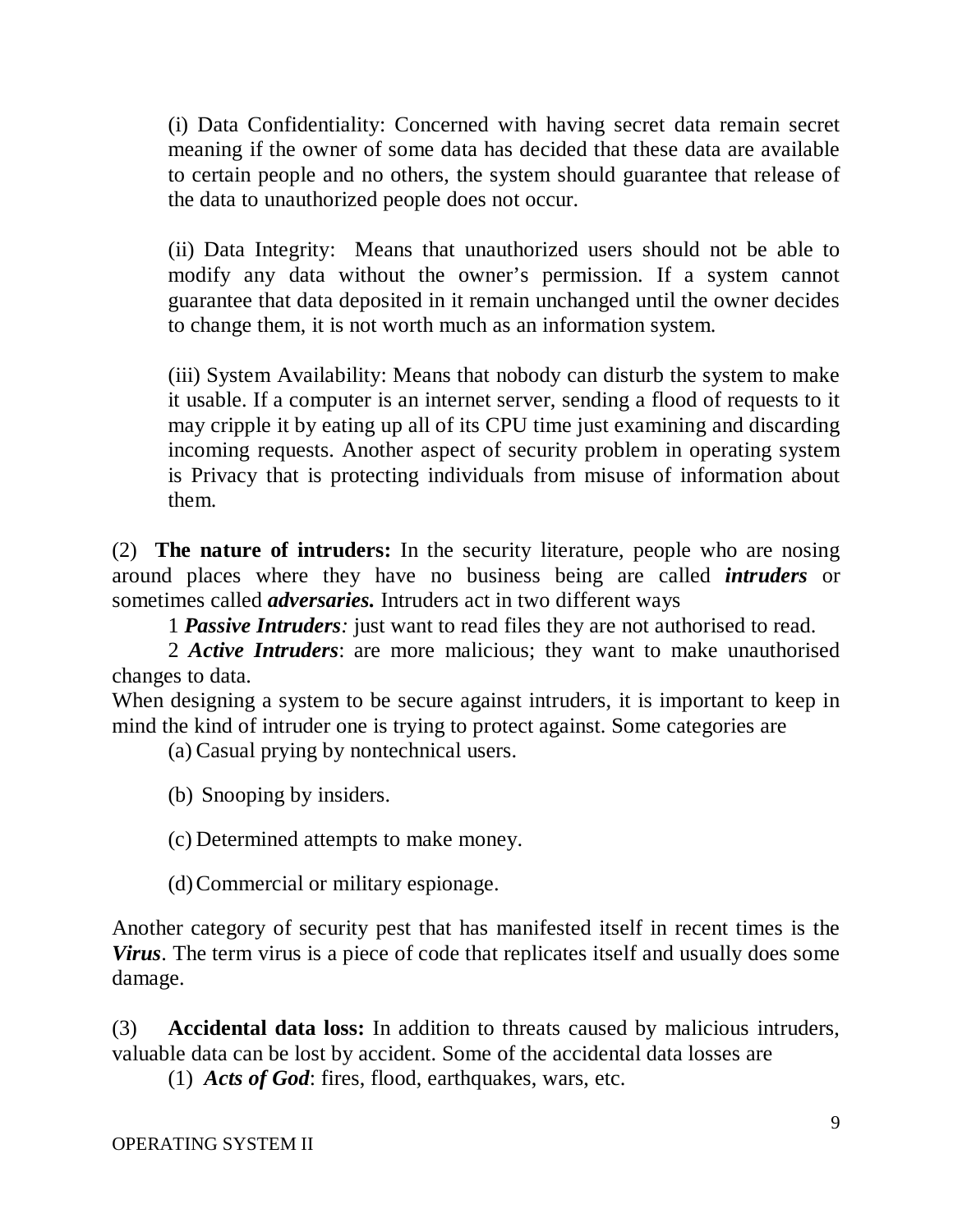(2) *Hardware or software errors*: CPU malfunction, unreadable disks or tapes, telecommunication errors, program bugs.

(3) *Human errors:* incorrect data entry, wrong tape or disk mounted, wrong program run, lost disk or tape, or some other mistake.Most of these can be dealt with by maintaining adequate backups, preferably far away from the original data.

## *1.2 Operating system design, security and complexity*

An operating system is a software component that acts as the core of a computer system. It performs various functions and is essentially the interface that connects your computer and its supported components. Various operating systems are in use today to satisfy the ever changing customer demands. Nevertheless the most widespread operating systems are: **Microsoft Windows, Linux/Unix and Macintosh**. **Windows** are mostly used as personal computers, **Linux/Unix** are mainly open source while **Apple Macs** are often used for graphic designs or other specialist applications. Irrespective of their application or use, all operating systems up to date have been subject to security compromises or likewise failures. It is a fact that the majority of hacking tools, viruses, worms or Trojan horses are written for Windows, but this is merely due to the fact that Windows occupy almost 90% of the global market.

The security of the operating system is therefore a necessity for the overall system security. Today most commercially developed operating systems provide security through authentication of the users, maintenance of access control mechanisms, separation of kernel and user spaces and providing trusted applications to modify or manage system resources. However the above security features are inadequate to protect the operating system from attacks in today's environment.

# **SECURITY ISSUES IN THE LINUX OPERATING SYSTEMS**

While companies like Microsoft and Apple own the commercial software market, a variety of non profit organizations or intellectual individuals contribute constantly to the proliferation of the *open source software*. In terms of operating systems, Linux is the example par excellence of all free *open source systems*, Introduced by **Linux Torvalds**, at the time a student. Linux was the first fully functional operating system that was offered for free under the *open source* agreement to the public. Following this event,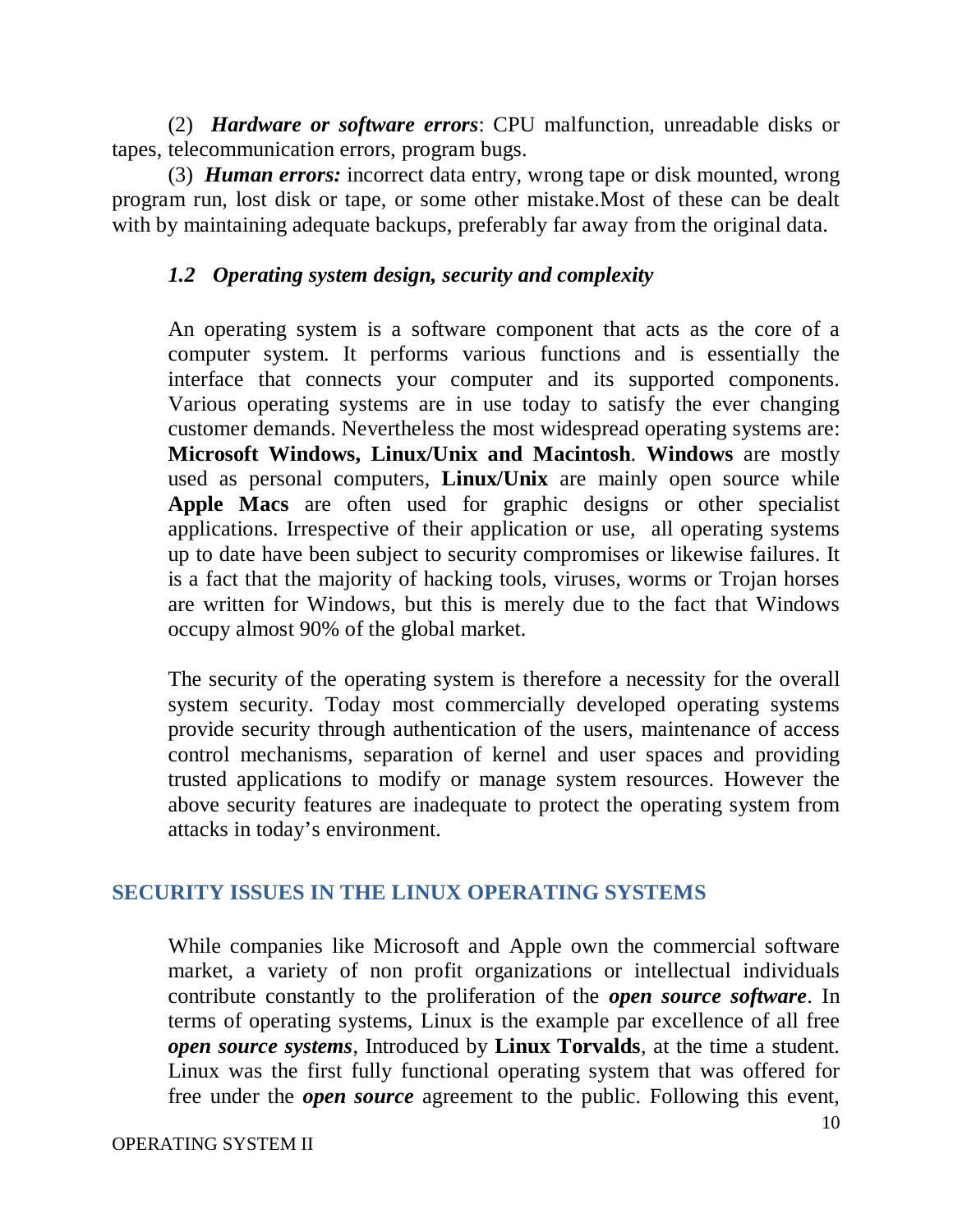with the participation of thousand of admirers across the globe, a myriad of *open source* Linux based operation systems flooded the cyber world.

There are different reasons that motivate thousands of people around the globe to participate in open source projects and release software to the public. Intellectual gratification, pleasure of creativity or of solving complex and challenging tasks, are of some the driving forces in this domain. Whatever the reasons, the benefits of using open source are manifold. Opensource software powers many of the web sites on the Internet, corporate computer, servers used for research and development, it can be found in digital video recorders , telephones, personal digital assistants (PDAs) watches, networking hardware, MP3 players and automobiles

Nevertheless, open source software does not come without issues or disadvantages. Even though the codes are available to thousands of eyes for scrutiny, there is no guarantee for security or optimal performance. Although that is ok for simple home applications it is not the case for enterprise, commercial or critical applications. Also because of lack of standardization and complex licensing issues, open source software is prone to misuse or abuse. Standardization is hard to achieve, because open source creators are completely free in their choice of design, implementation or adherence to existing standards. Usually standardization is enforced by market forces and industry regulators; however in the case of open source software both these factors do not exercise enough pressure to drive the process. Version proliferation is another major open source issue. As a matter of fact, this matter does not concern only open source software but commercial software as well. Nevertheless, the effect on the open source software is more evident. Developing many versions of a program in a short period not only confuses users but also requires a steep learning curve. This is true in particular in the case of constant changes of graphical user interfaces and navigation concepts from one version to the next one. At the same time, constant introductions of new versions of a software package do not affect in positive way its reputation since the user might believe this is a sign of instability.

Another issue that affects ICT today is that of the implementation of open source software. Because, open source is developed by the co-operation of different individuals, it is hard to establish a proper working relationship with the person in charge (if there is any). Furthermore, technical support, documentation issues, no access to advice, are some of the problems that a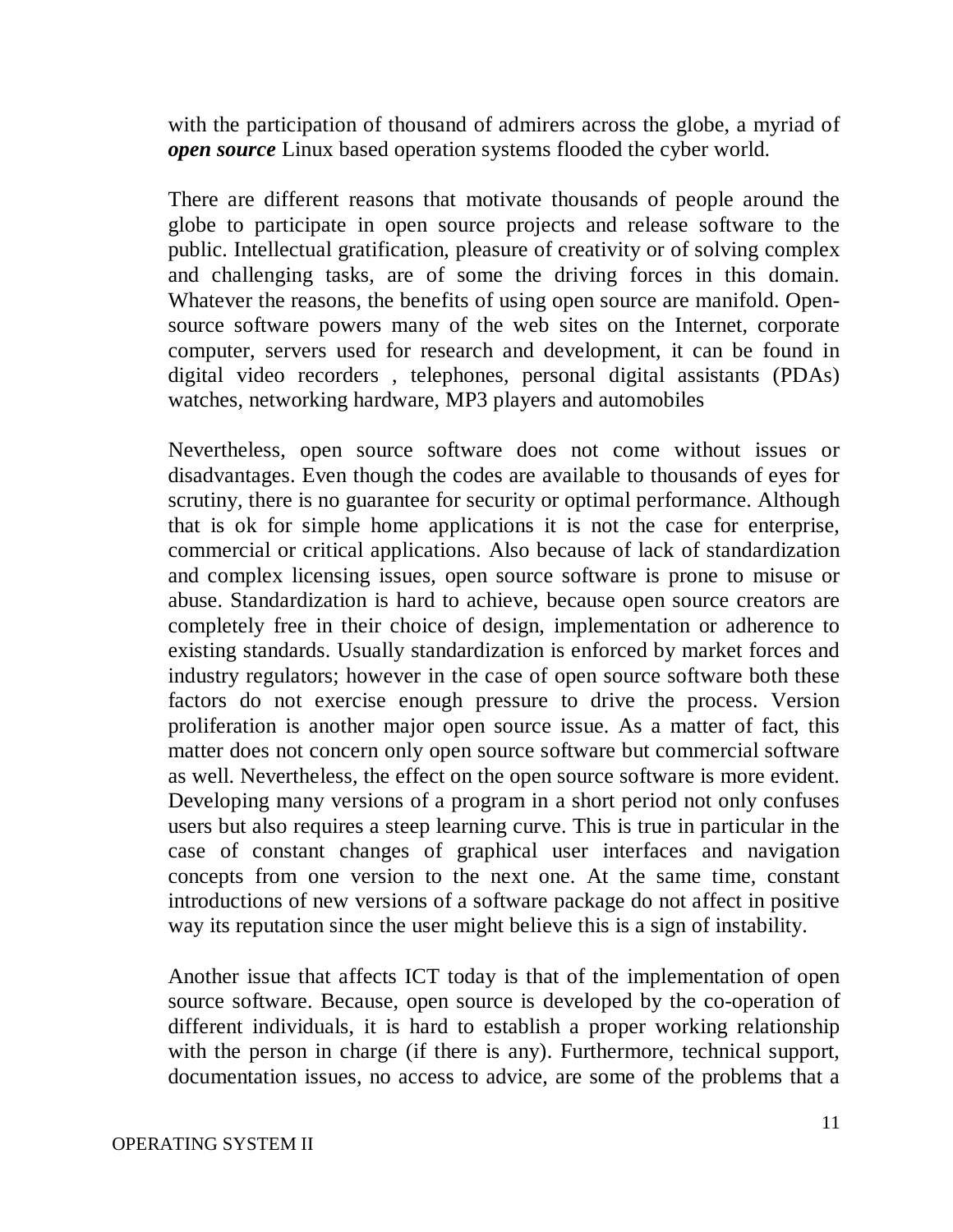company or individual that uses open source software might face. Hardware and software compatibilities influence also the processes ever since most of hardware manufacturers do not expose their trade secrets, therefore not allowing access to their codes to open source developers. Open source developers have no other choice but to design and release their own code (hardware drivers) therefore contributing to the complexity and lack of standardization.

#### *Future prognosis on the Linux operating system*

The open source phenomenon is definitely influencing in a positive way ICT and probably the trend will not change in the future. Open source projects are available to "millions of eyes" for scrutiny, improvement or testing. Nevertheless, it is likely that in the future will continue to experience the same issues mentioned above with some improvements in the area of standardization. Some open source will definitely transform in commercial software provided that they have matured enough and captured a significant market share. Red Hat Linux for example, is a typical example of how open source software becomes commercial under the right circumstances.

#### **SECURITY ISSUES IN THE WINDOWS OPERATING SYSTEM**

Security is the main problem that Windows operating systems are facing since their introduction. Lack of vision from its developers regarding security is probably the main reason behind this issue. The first windows were designed to be simple and productive but not very secure. Although new operating systems versions were introduced within the last 5-10 years, the same issues with security persisted. In my opinion, because of market pressure and product development circles, it was almost impossible for Microsoft to totally change their operating system approach. Instead they continued to build on top of each previous model. Unfortunately, their operating systems are still vulnerable affecting significantly ICT applications worldwide.

To understand the impact of operating system vulnerabilities on ICT suffice to look at the case of "SQL slammer', a worm released on the web in 2003 (Forte, 2003). Slammer, also known as "SQL hell", is a worm that affected Microsoft Windows operating systems in January 2003 affecting within ten minutes 75 thousands machines worldwide. Slammer exploited vulnerability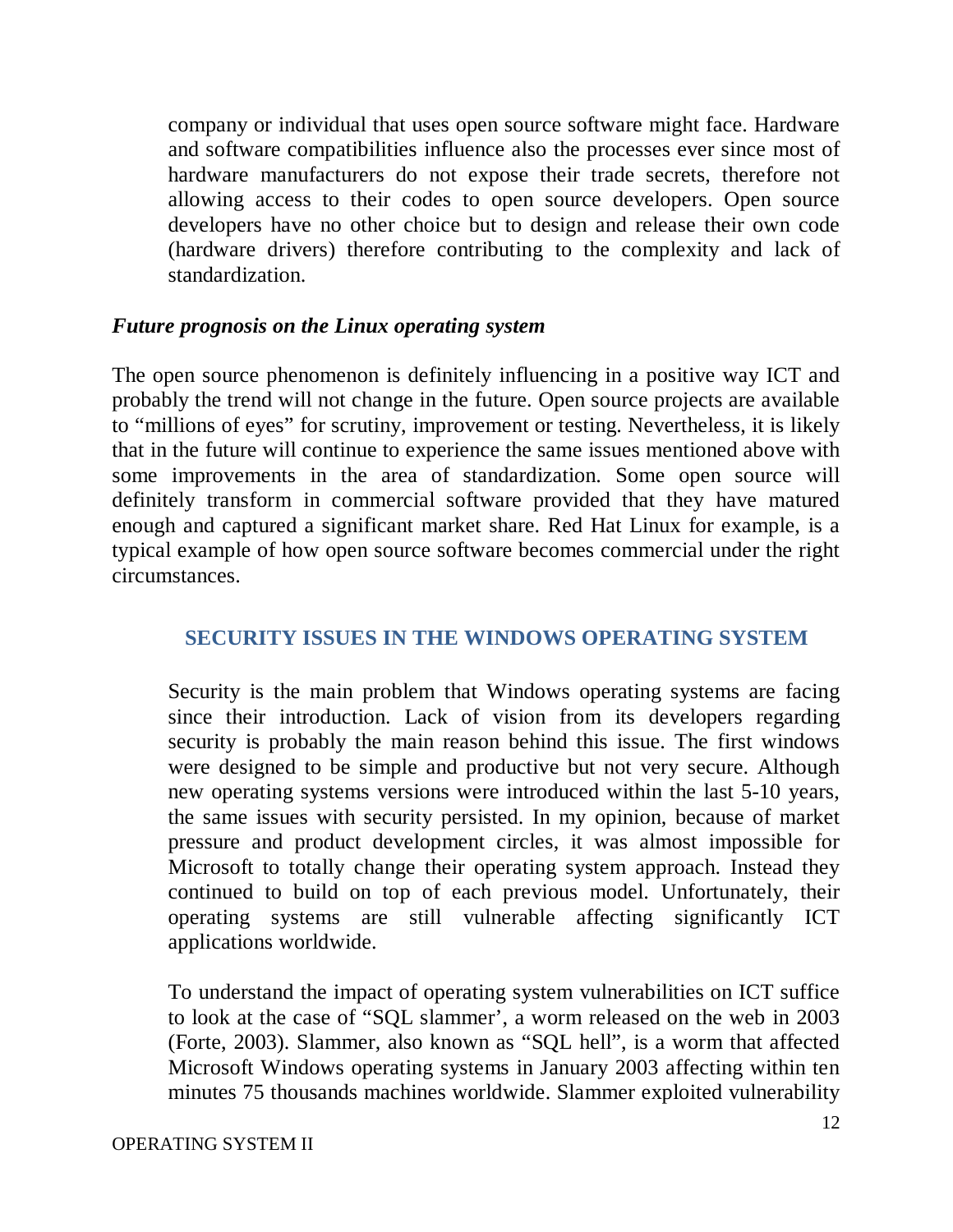in SQL server and desktop engine slowing down communications and affecting businesses financially worldwide. Following this incident several modified slammer versions were released online. This is not an isolated episode that demonstrates the lack of security vision and poor operating system design. Viruses and worms like Melissa, code red, sasser, nimda, donut, spida or slapper have also impacted information communication telecommunications globally. In 2007 Computer Economics, a well known research company conducted a research on the impact of the malware globally estimating a \$ 13 billion in financial losses in 2006 only. It is quite obvious how ICT and global communications are affected by malware which attributes its success to operating system vulnerabilities.

Microsoft has been able to take care of malware attacks by releasing patches or services packs. Although, it looks like this is the right approach to this problem it does eradicate the problem and provide temporarily relief from threats. We need a holistic approach to deal with the root of the problem not with it consequences. As a matter of fact operating system patches manage to avoid the threat temporarily, since what they usually do is a mere change of names or locations of important operating system files used by malware. In other occasions Microsoft has even discontinued shipping certain programs with its operating systems as a security measure against malware, therefore not dealing with the main problems: design and security.

In 2007, Microsoft released officially to the public Windows Vista and in October 2009 Windows seven. Although, the graphical user interfaces look impressive, both operating systems are still vulnerable to malware or system hacking. A very simple example is the 'the sticky key backdoor', one of Vista's vulnerabilities. Vinoo Thomas, a McAfee researcher, in 2007 released a blog online informing the public about the Sticky Keys vulnerability. Vista apparently does allow the modification of sethc.exe file (located at: C:/windows/system32/sethc.exe) and no integrity checks are performed before execution. **Authentication** can simply be bypassed by replacing this file with cmd.exe using a live CD like Backtrack or direct logging and entering windows explorer (Vinoo, 2007).

Moreover, Vista activation mechanism has been broken almost one year after its official release. The same security scenario applies to Windows seven. This operating system can be bypassed in the same way as Windows Vista (using the installation disk and entering recovery mode). Furthermore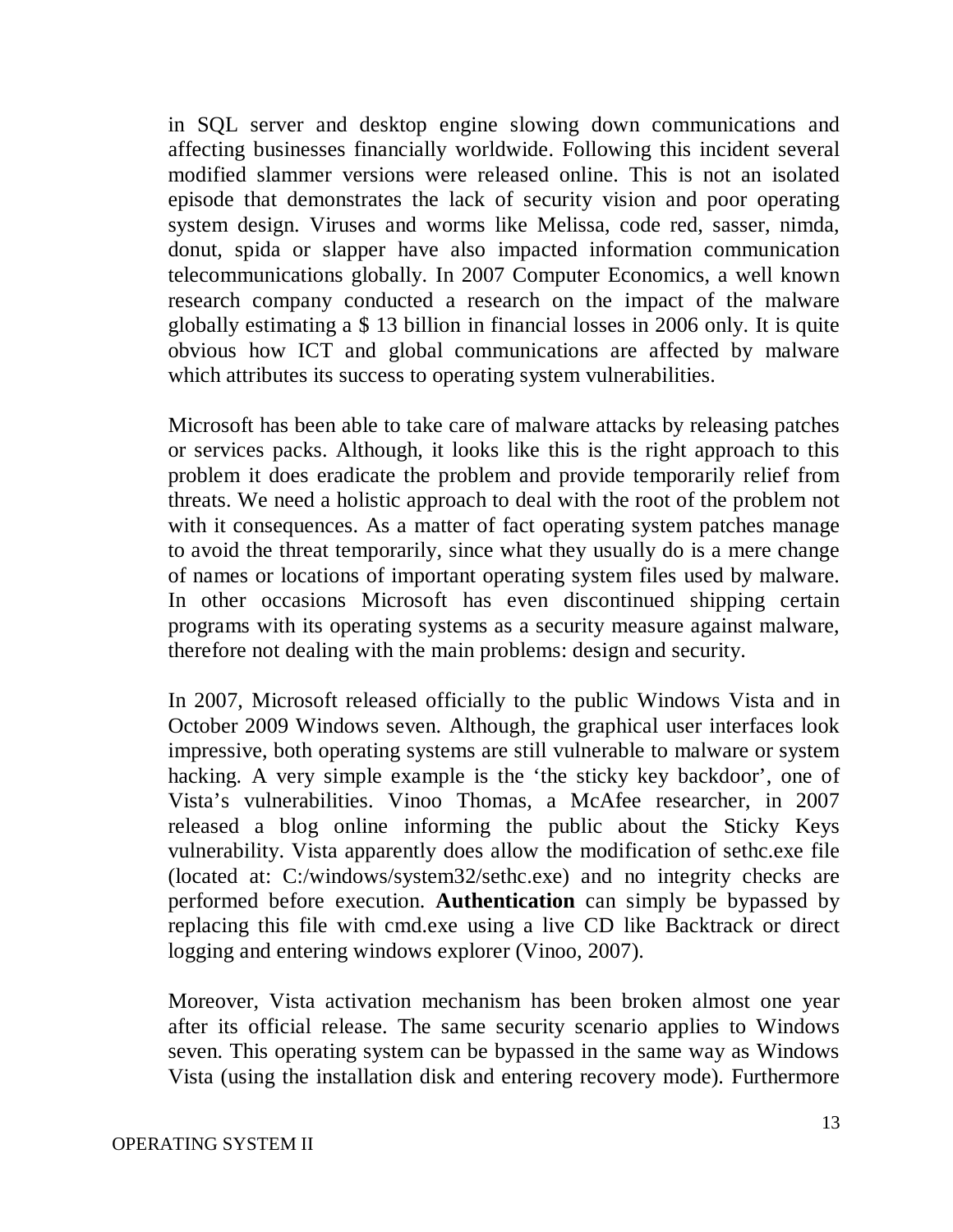online news of a zero day attack is spreading around. Certainly, this poor security performance of Microsoft Windows, the most used operating system worldwide, does not sound promising for ICT and its future.

#### *Future prognosis on the windows operating system*

Operating system design is a factor that will influence ICT in the times to come. The main reason is security. If we take in consideration the fact that digital globalization is facilitating the distribution of malware and the number of internet users is rising exponentially, we should expect more sophisticated attacks on the windows operating systems and ICT. Under these circumstances, we should review the windows operating system design strategy, focusing on security and build reliable operating system.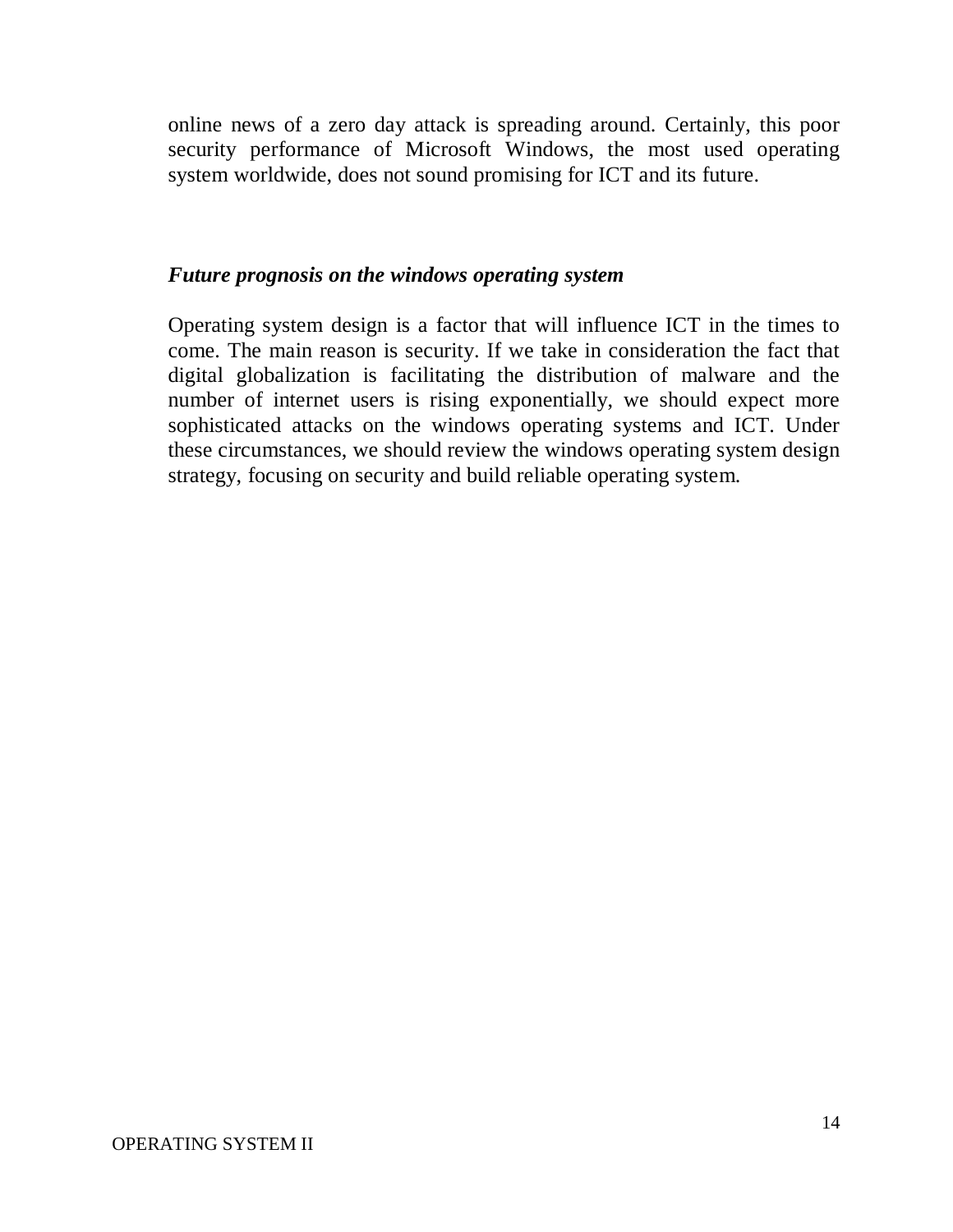# CHAPTER NINE: SECURITY ISSUES IN THE UNIX OPERATING **SYSTEMS**

There are a number of elements that have lead to the popularity of the UNIX operating system in the world today. The most notable factors are its portability among hardware platforms and the interactive programming environment that it offers to users. In fact, these elements have had much to do with the successful evolution of the UNIX system in the commercial market place. As the UNIX system expands further into industry and government, the need to handle UNIX system security will no doubt become imperative. For example, the US government is committing several million dollars a year for the UNIX system and its supported hardware. The security requirements for the government are tremendous, and one can only guess at the future needs of security in industry. In this paper, we will cover some of the more fundamental security risks in the UNIX system. Discussed are common causes of UNIX system compromise in such areas as file protection, password security, networking and hacker violations. In our conclusion, we will comment upon ongoing effects in UNIX system security and their direct influence on the portability of the UNIX operating system.

In the UNIX operating system environment, files and directories are organized in a tree structure with specific access modes. The setting of these modes through permission bits (as octal digits), is the basis of UNIX system security. Permission bits determine how users can access files and the type of access they are allowed. There are three user access modes for all UNIX system files and directories: the owner, the group, and others. Access to read, write and execute within each of the user types is also controlled by permission bits. Flexibility in file security is convenient, but it has been criticized as an area of System security compromise.

#### *FILE AND DIRECTORY SECURITY*

In the UNIX operating system environment, files and directories are organized in a tree structure with specific access modes. The setting of these modes, through permission bits (as octal digits), is the basis of UNIX system security. Permission bits determine how users can access files and the type of access they are allowed. There are three user access modes for all UNIX system files and directories: the owner, the group, and others. Access to read, write and execute within each of the user types is also controlled by permission bits (Figure 1). Flexibility in file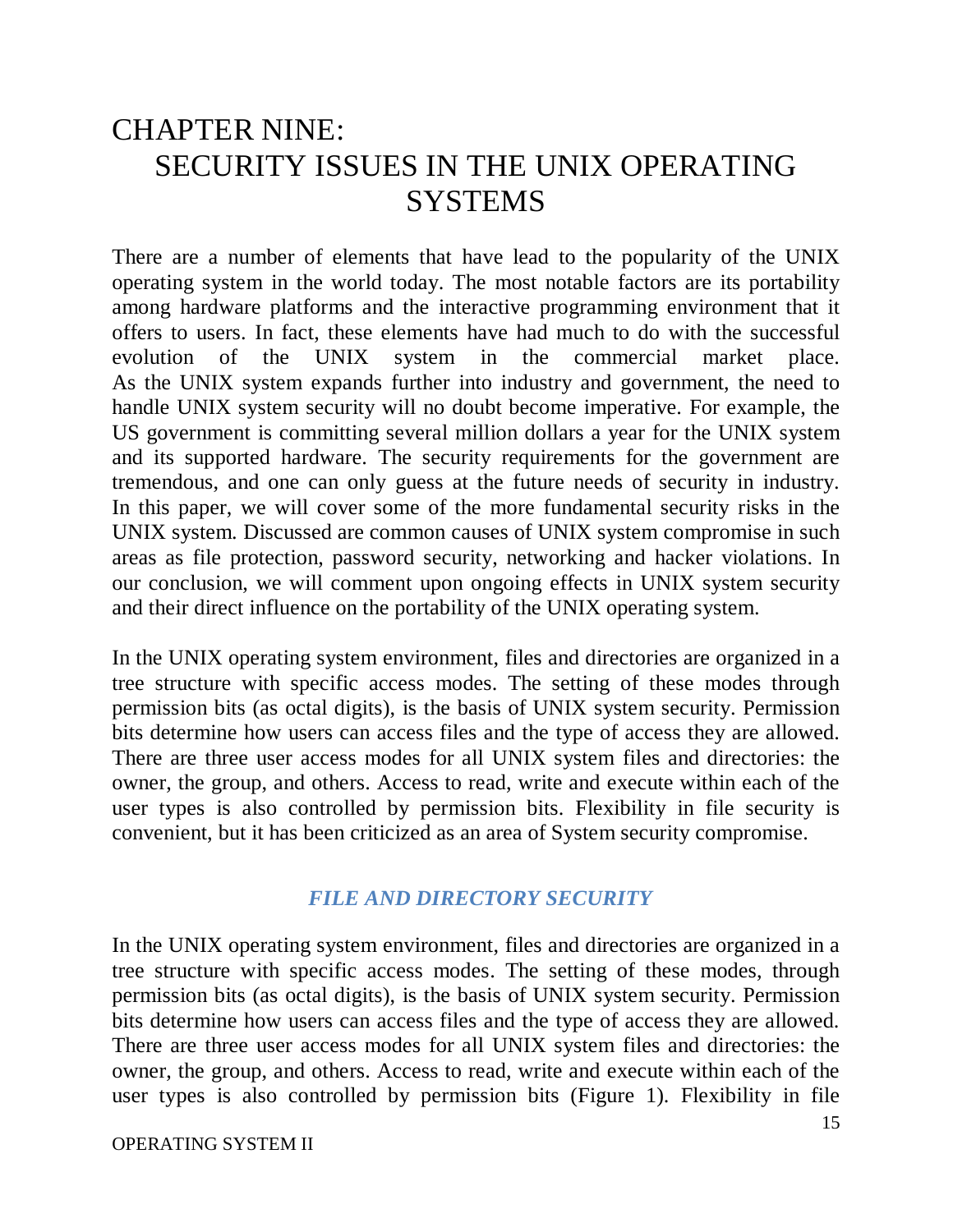security is convenient, but it has been criticized as an area of system security compromise.

 Permission modes OWNER GROUP OTHERS ----------------------------------------------------------- rwx : rwx : rwx ----------------------------------------------------------- r=read w=write x=execute

-rw--w-r-x 1 bob csc532 70 Apr 23 20:10 file

drwx------ 2 sam A1 2 May 01 12:01 directory

**FIGURE 1**. File and directory modes: File shows Bob as the owner, with read and writes permission. Group has write permission, while others has read and execute permission. The directory gives a secure directory not readable, writeable, or executable by Group and Others.

Since the file protection mechanism is so important in the UNIX operating system, it stands to reason that the proper setting of permission bits is required for overall security. Aside from user ignorance, the most common area of file compromise has to do with the default setting of permission bits at file creation. In some systems the default is octal 644, meaning that only the file owner can write and read to a file, while all others can only read it. (3) In many "open" environments this may be acceptable. However, in cases where sensitive data is present, the access for reading by others should be turned off. The file utility umask does in fact satisfy this requirement. A suggested setting, umask 027, would enable all permission for the file owner, disable write permission to the group, and disable permissions for all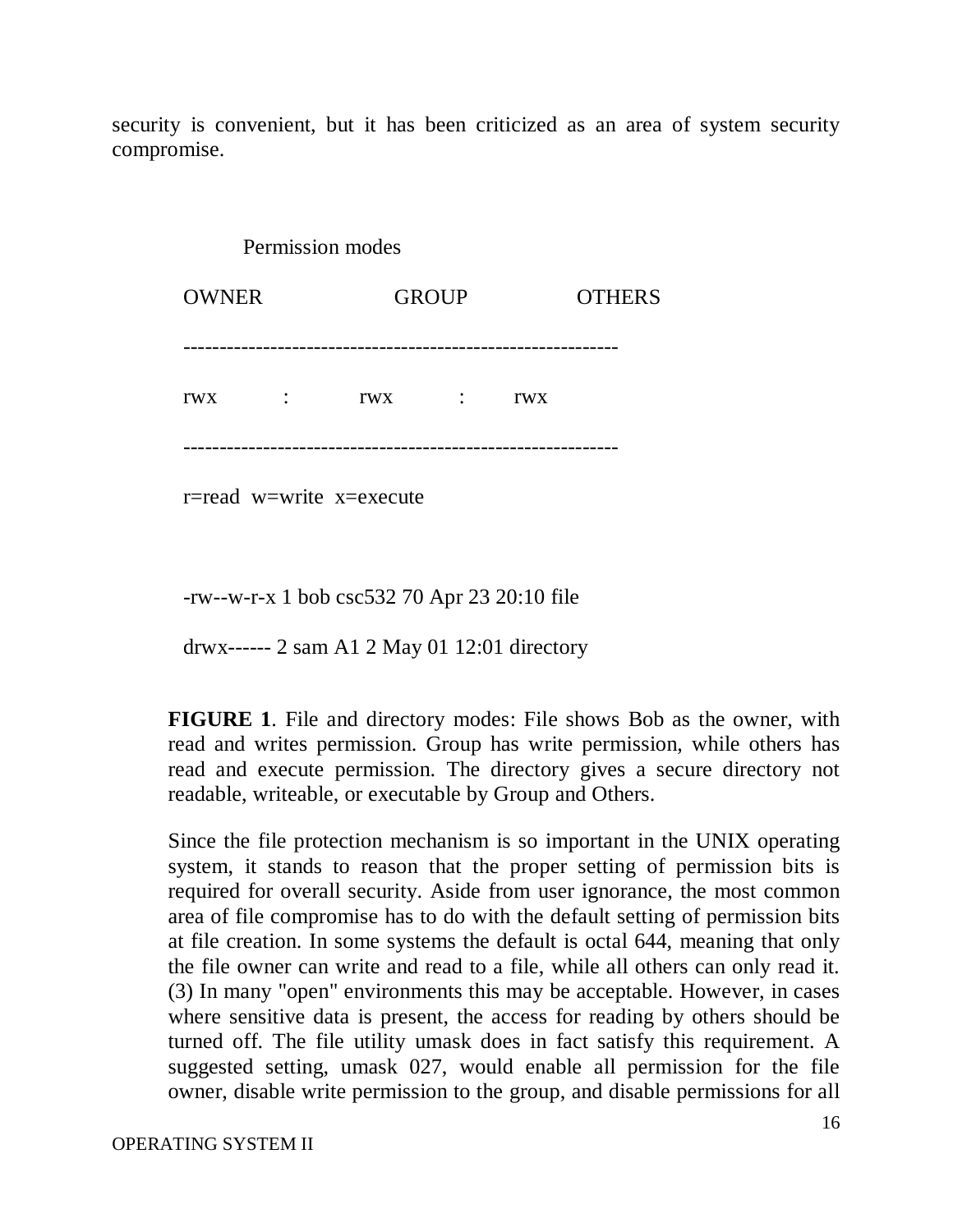others (octal 750). By inserting this umask command in a user .profile or .login file, the default will be overwritten by the new settings at file creation. The CHMOD utility can be used to modify permission settings on files and directories. Issuing the following command,

chmod u+rwd,g+rw,g-w,u-rwx file

will provide the file with the same protection as the umask above (octal 750). Permission bits can be relaxed with chmod at a later time, but at least initially, the file structure can be made secure using a restrictive umask. By responsible application of such utilities as umask and chmod, users can enhance file system security. The Unix system, however, restricts the security defined by the user to only owner, group and others. Thus, the owner of the file cannot designate file access to specific users. As Kowack and Healy have pointed out, "The granularity of control that (file security) mechanisms is often insufficient in practice (...) it is not possible to grant one user write protection to a directory while granting another read permission to the same directory. (4) A useful file security file security extension to the Unix system might be Multics style access control lists. With access mode vulnerabilities in mind, users should pay close attention to files and directories under their control, and correct permissions whenever possible. Even with the design limitations in mode granularity, following a safe approach will ensure a more secure Unix system file structure.

#### **DIRECTORIES**

Directory protection is commonly overlooked component of file security in the Unix system. Many system administrators and users are unaware of the fact, that "publicly writable directories provide the most opportunities for compromising the Unix system security" (6). Administrators tend to make these "open" for users to move around and access public files and utilities. This can be disastrous, since files and other subdirectories within writable directories can be moved out and replaced with different versions, even if contained files are unreadable or unwritable to others. When this happens, an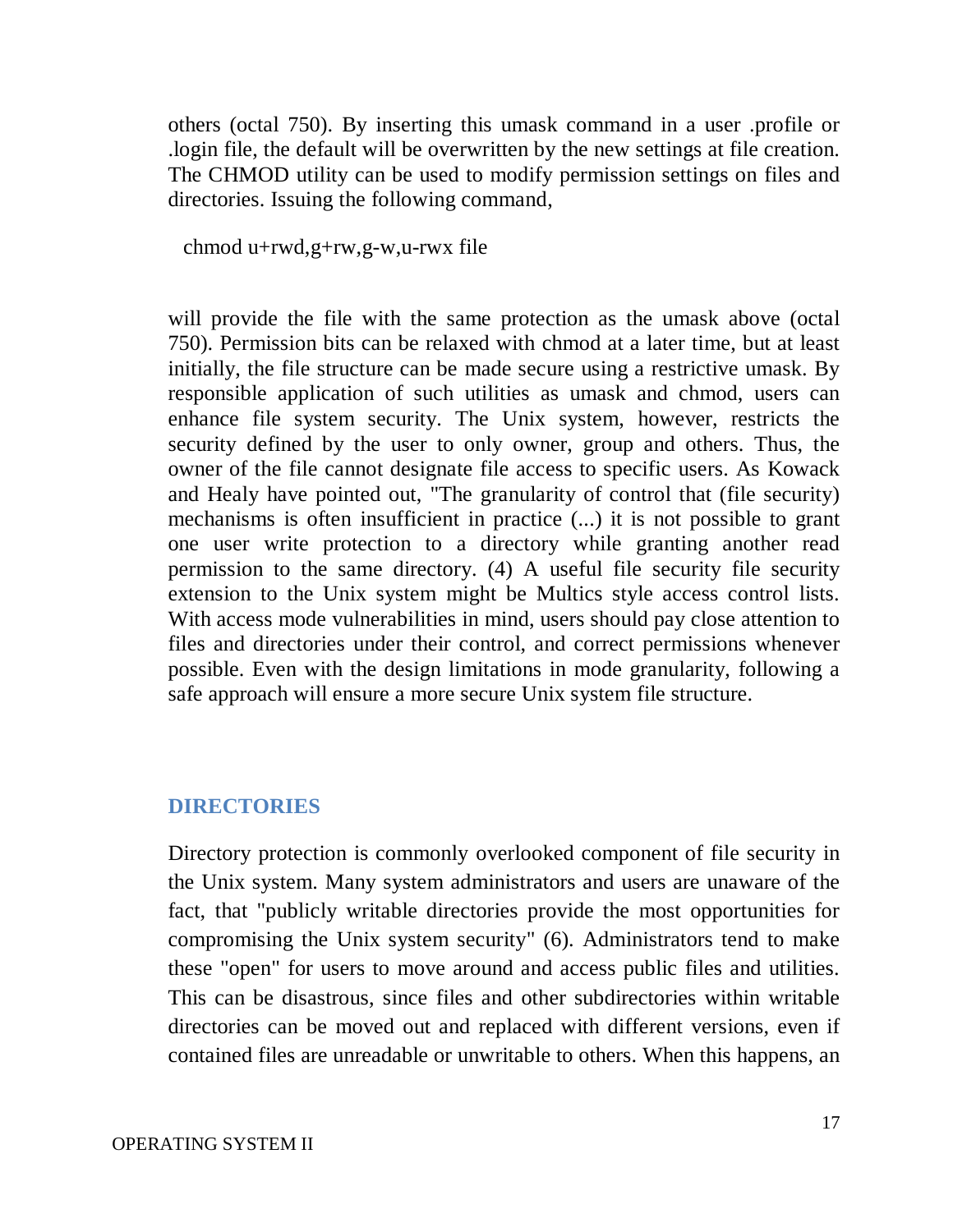unscrupulous user or a "password breaker" may supplant a Trojan horse of a commonly used system utility' *For example:*

Imagine that the /bin directory is publicly writable. The perpetrator could first remove the old version (with rm utility) and then include his own fake su to read the password of users who execute this utility.

Although writable directories can destroy system integrity, readable ones can be just as damaging. Sometimes files and directories are configured to permit read access by other. This subtle convenience can lead to unauthorized disclosure of sensitive data: a serious matter when valuable information is lost to a business competitor. As a general rule, therefore, read and write access should be removed from all but system administrative directories. Execute permission will allow access to needed files; however, users might explicitly name the file they wish to use. This adds some protection to unreadable and unwritable directories. So, programs like lp file.x in an unreadable directory /ddr will print the contents of file.x, while ls/ddr would not list the contents of that directory.

# *USER AUTHENTICATION*

Another area is the user authentication. In the UNIX system, authentication is accomplished by personal passwords. Though passwords offer an additional level of security beyond physical constraints, they lend themselves to the greatest area of computer system compromise. Lack of user awareness and responsibility contributes largely to this form of computer insecurity. This is true

of many computer facilities where password identification, authentication and authorization are required for the access of resources, and the Unix operating system is no exception. Password information in many timesharing systems are kept in restricted files that are not ordinarily readable by users. The UNIX system differs in this respect, since it allows all users to have read access to the /etc/passwd file where encrypted passwords and other user information are stored.

# *DATA ENCRYPTION*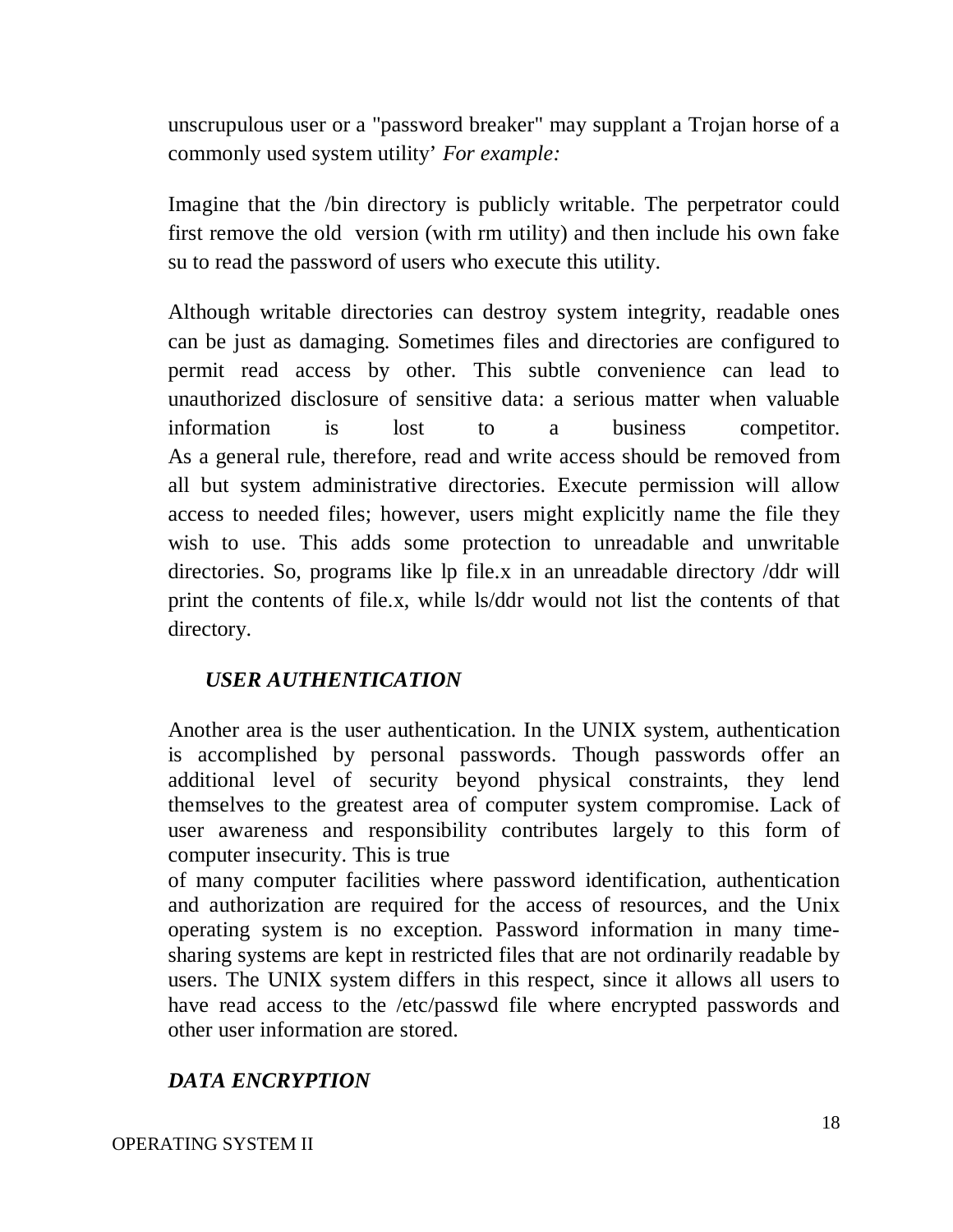Although the Unix system implements a one-way encryption method, and in most systems a modified version of the data encryption standard (DES), password breaking methods are known. Among these methods, brute-force attacks are generally the least effective, yet techniques involving the use of heuristics (good guesses and knowledge about passwords) tend to be successful. For example, the /etc/passwd file contains such useful information as the login name and comments fields. Login names are especially rewarding to the "password breaker" since many users will use login variants for passwords (backward spelling, the appending of a single digit etc.). The comment field often contains items such as surname, given name, address, telephone number, project name and so on. To quote Morris and Grampp in their landmark paper on Unix system security: The authors made a survey of several dozen local machines, using as trial passwords a collection of the 20 most common female first names, each followed by a single digit. The total number of passwords tried was therefore 200. At least one of these 200 passwords turned out to be a valid password on every machine surveyed. If an intruder knows something about the people using a machine, a whole new set of candidates is available. Family and friend's names, auto registration numbers, hobbies, and pets are particularly productive categories to try interactively in the unlikely event that a purely mechanical scan of the password file turns out to be disappointing.

Thus, given a persistent system violator, there is strong evidence, that he will find some information about users in the /etc/passwd file. With this in mind, it is obvious that a password file should be unreadable to everyone except those in charge of system administration.

#### **SECURITY ISSUES IN THE MACINTOSH OPERATING**

#### **SYSTEM**

It's been called one of the safest operating systems of all times, but the Mac's OS X Tiger may not be as safe as it seems. Mac's OS X Tiger has become a favorite among Mac users for its bells and whistles and its UNIX based architecture. From a power user to newbie, Tiger provides both comfort and security for all OS X users. Some of the flaws found in its security is as follows:

#### *FAILING TO USE ITS SOFTWARE UPDATE*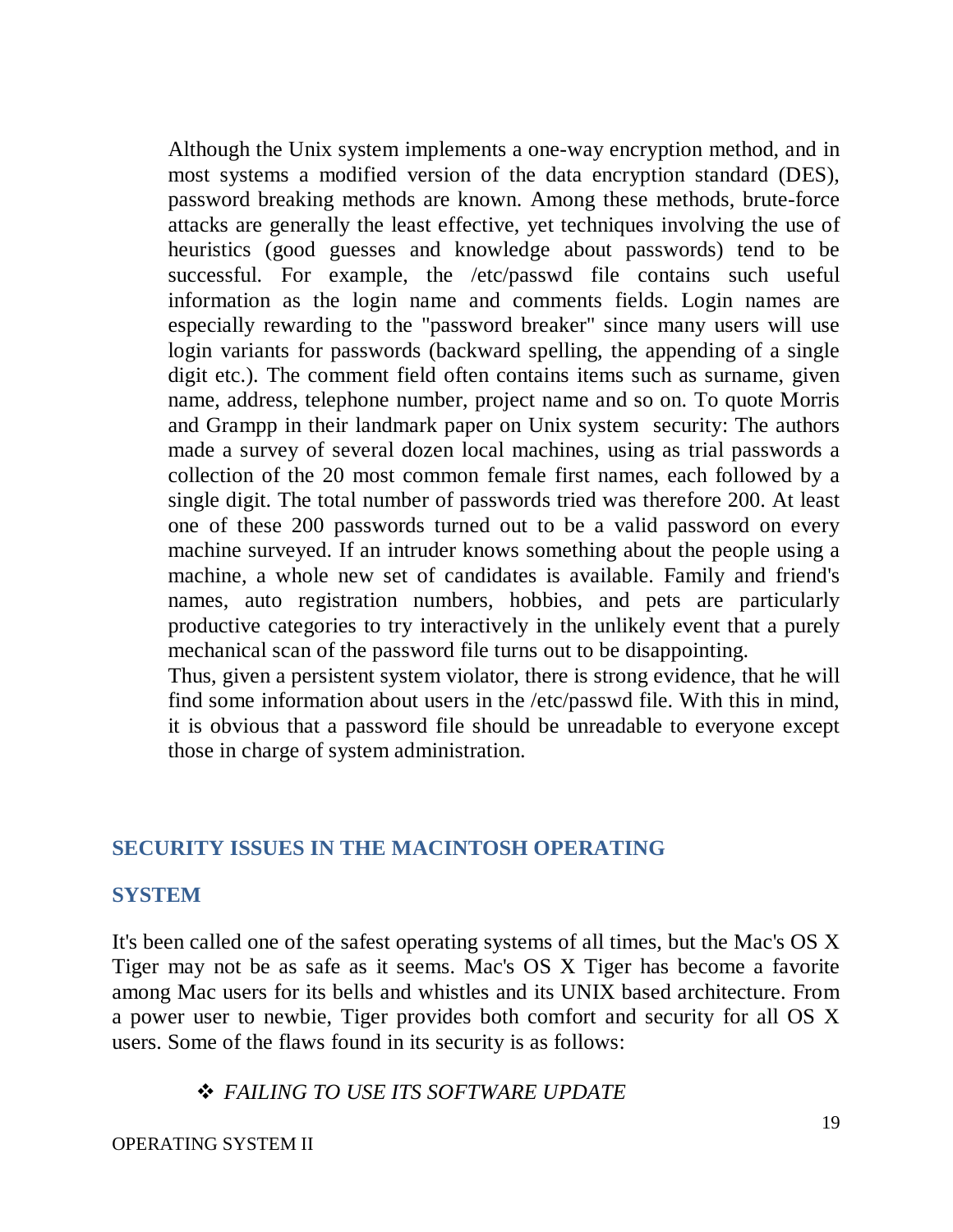Regularly updating Tiger's software is one of the easiest ways to keep your computer protected from the latest exploits and malicious Internet content. In January of this year, a couple of computer guru's published "The Month of Apple Bugs"(MoAB) -- a website dedicated to pointing out 31 of OS X's vulnerabilities and security flaws. After reviewing the website, Apple acted promptly and has since released several updates addressing the critical bugs. With software updates turned off, there's a good chance the computer could fall victim to one of MoAB's exploits.

#### *MINDLESSLY SURFING WITH SAFARI*

Although much safer than Microsoft's Internet Explorer, Tiger's default web browser Safari is not immune to security flaws. To obtain the safest Internet browsing experience, a few of Safari's features should be modified: Make sure all "AutoFill" options are disabled, and always use "Private Browsing" on each of the computer's accounts. Although surfing without "Private Browsing" enabled could save you some time, in the long run you're simply opening yourself up to greater security risks.

To be ultra conservative with web browsing, one can disallow all cookies and remove all existing cookies via the "Show Cookies" dialog. (Keeping in mind that some websites require cookies for complete functionality). By not accepting cookies, one may be limiting web browsing experience, so one is torn in between securing his/her system or enjoying the web experience.

# *INCORRECTLY CONFIGURING SECURITY PREFERENCES*

Tiger's security panel features a handful of security preferences which permit users to select varying levels of security based upon their particular usage requirements. Obviously, however, when configuring your security preference it's important to understand what each option does, and the benefits of a particular setting: One of the most important and often overlooked preferences is whether to permit automatic login. Requiring a password to wake the computer is imperative in preventing unauthorized access to unattended computers. "Disabling automatic login is necessary for any level of security. If you enable automatic login, an intruder can automatically log in without having to authenticate. Even if you automatically log in with a very restricted user account, this makes it much easier to perform malicious actions on the computer."

In addition to requiring a user to login after the computer has been asleep, it is also important to require an additional login wherever an important system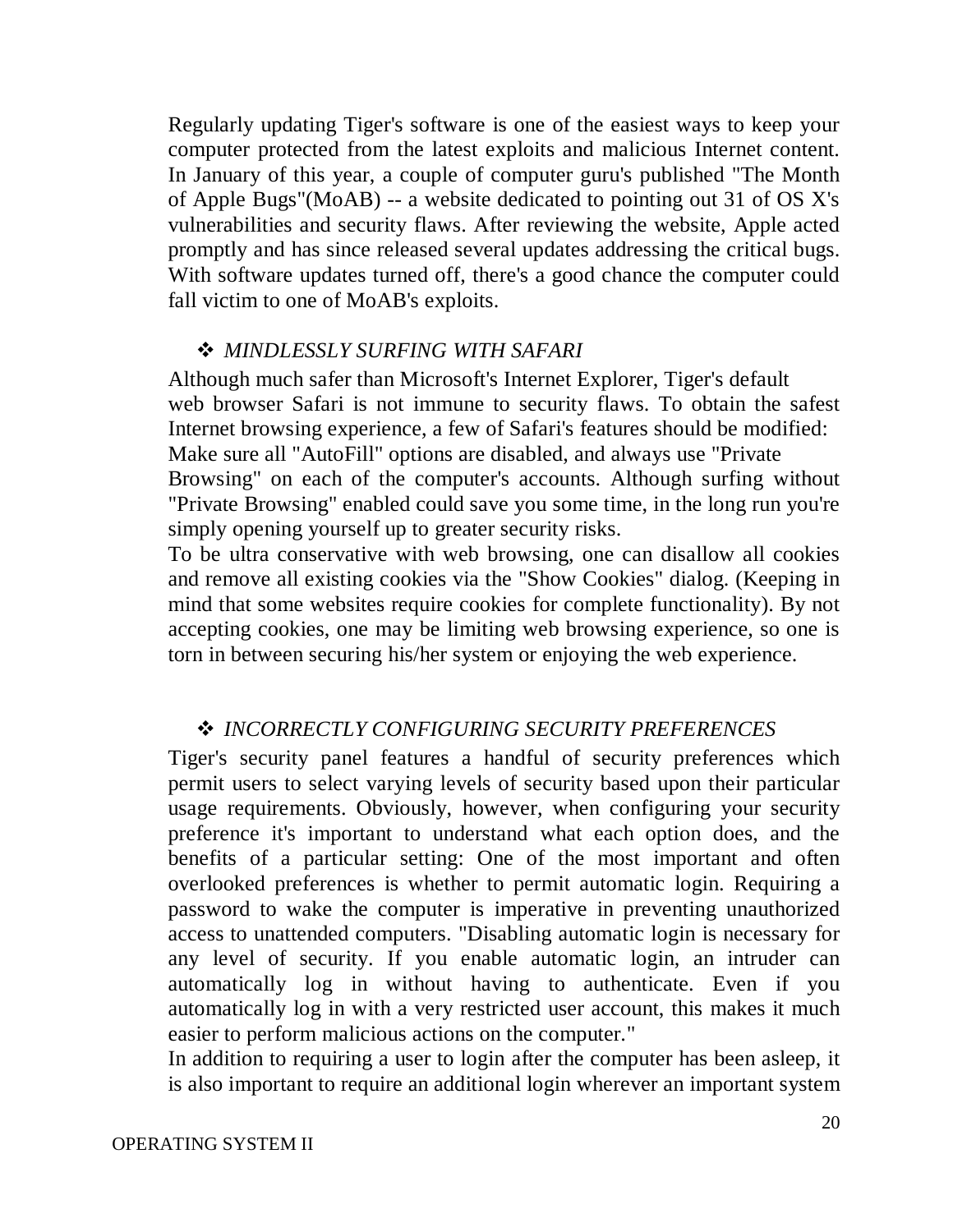wide preference is being changed. In order to prevent faulty administration, either from a malicious user or just from an unwitting friend who accidentally makes a system change, it is important to require an extra step of authentication when altering system preferences. After all, we can all make mistakes when toggling options, but by requiring an extra authentication step whenever a system preference is changed, you can make sure that many of these types of errors never occur.

### *LEAVING UNUSED HARDWARE DEVICES ENABLED*

Most of us are no longer worried by our Internet connections, but instead connect to the Internet through multiple styles of broadband connections. For example, instead of being tied down to Ethernet cables at home, users are taking advantage of wireless connections using their laptops from anywhere, and connecting their Bluetooth devices to their computer for extra support. While having different types of broadband connections is great for the user, it's awful for the security of the computer. To protect your computer, you should make sure to "disable any unused hardware devices listed in Network preferences. Enabled, unused devices (such as AirPort and Bluetooth) are a security risk." While we're not suggesting that you do away with these great feature altogether, we are saying that when they're not in use, you should turn them off.

#### *TROJAN HORSE ALERT*

Recently, a new variant of the Hell Raiser Trojan Horse, which was identified as OSX/HellRTS.D, has been discovered. Experts have analyzed this new variant, and it is detected in the latest MacScan spyware definitions update as HellRaiser Trojan Horse 4.2. MacScan has detected previous variants of this trojan horse since 2005. HellRaiser is a trojan horse that allows complete control of a computer by a remote attacker, giving the attacker the ability to transfer files to and from the infected computer, pop up chat messages on the infected system, display pictures, speak messages, and even remotely restart or shut down the infected machine. The attacker can search through the files on the infected computer, choosing exactly what they want to steal, view the contents of the clipboard, or even watch the user's actions on the infected computer.

In order to become infected, a user must run the server component of the Trojan horse, which can be disguised as an innocent file. The attacker then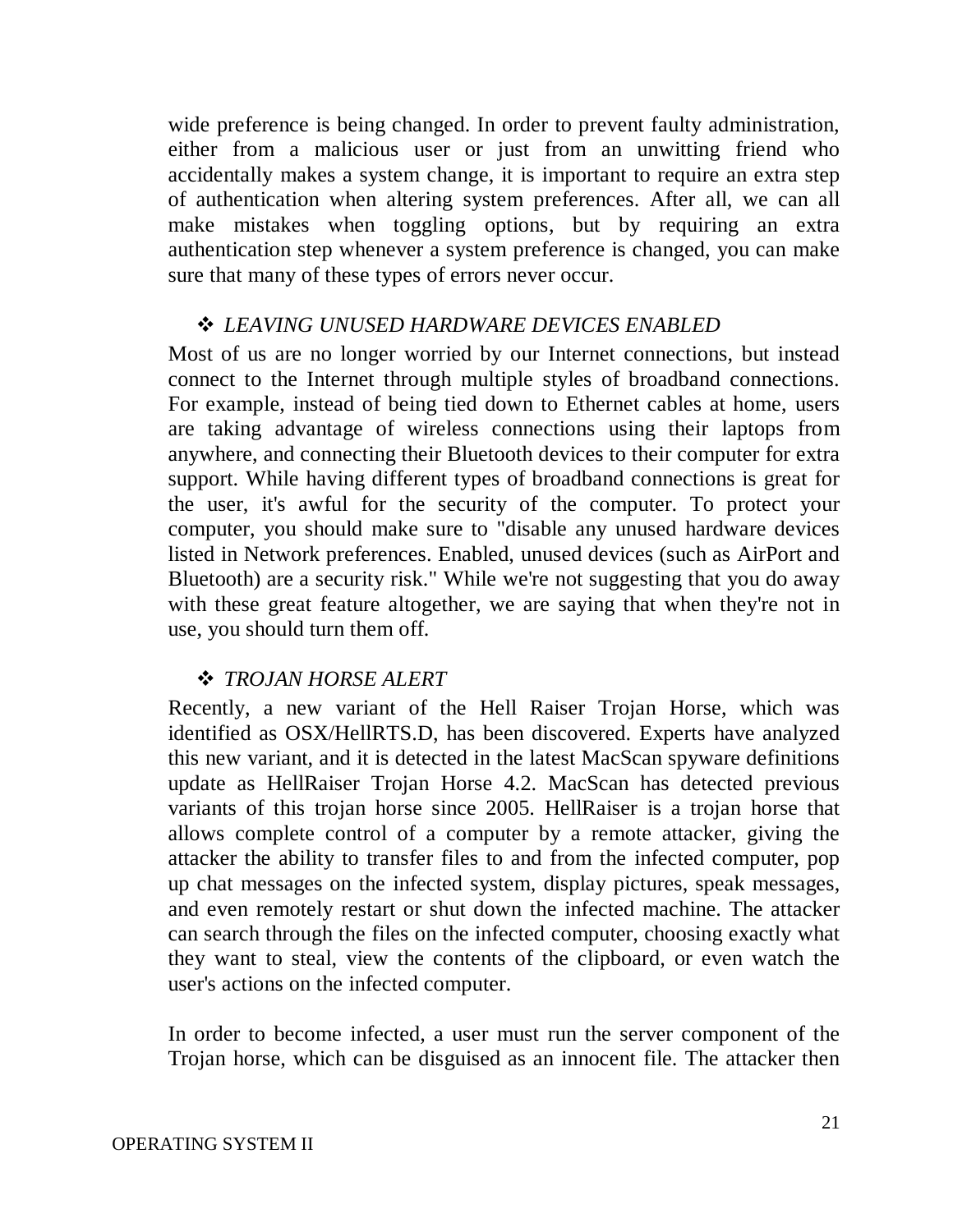uses the client component of the Trojan horse to take control of the infected system.

# **SECURITY ISSUES IN SOLARIS OPERATING SYSTEM**

Solaris or Oracle Solaris as it is now known is a UNIX-based operating system introduced by Sun Microsystems in 1992 as the successor to SunOS. The prominent flaw in Solaris operating system is the multiple security vulnerabilities in PostgreSQL Shipped with Solaris 10 which allows the Elevation of Privileges or Denial of Service (DoS)

Multiple Security vulnerabilities affecting the PostgreSQL software shipped with Solaris 10 may allow a local or remote user who has access to the PostgreSQL server to cause a Denial of Service (DoS) to the PostgreSQL instance or the server it runs on (due to excessive resource consumption ), or to gain elevated privileges on the server.

# **Regular Expression Denial-of-Service**

(CVE-2007-4772, CVE-2007-6067, CVE-2007-4769):

Three separate issues in the regular expression libraries used by PostgreSQL allow malicious user to initiate a denial-of-service by passing certain regular expressions in SQL queries.

First, users could create infinite loops using some specific regular expressions.

Second, certain complex regular expressions could consume some excessive amounts of memory.

Third, out-of-range backref numbers could be used to crash the backend.

All of these issues have been patched.

# **DBLink privilege Escalation (CVE-2007-6601):**

DBLink functions combined with local trust or ident authentication could be used by malicious user to gain superuser privileges.

This issue has been fixed and does not affect users who have not installed DBLink (an optional module), or who are using password authentication for local access. This same problem was addressed in the previous release cycle.

These issues can occur in the following releases

# **SPARC (Scalable Processor Architecture) Platform**

Solaris 10 PostgreSQL 8.1 Without patch 123590-08 Solaris 10 PostgreSQL 8.2 Without patch 136998-02 **X86 Platform**

OPERATING SYSTEM II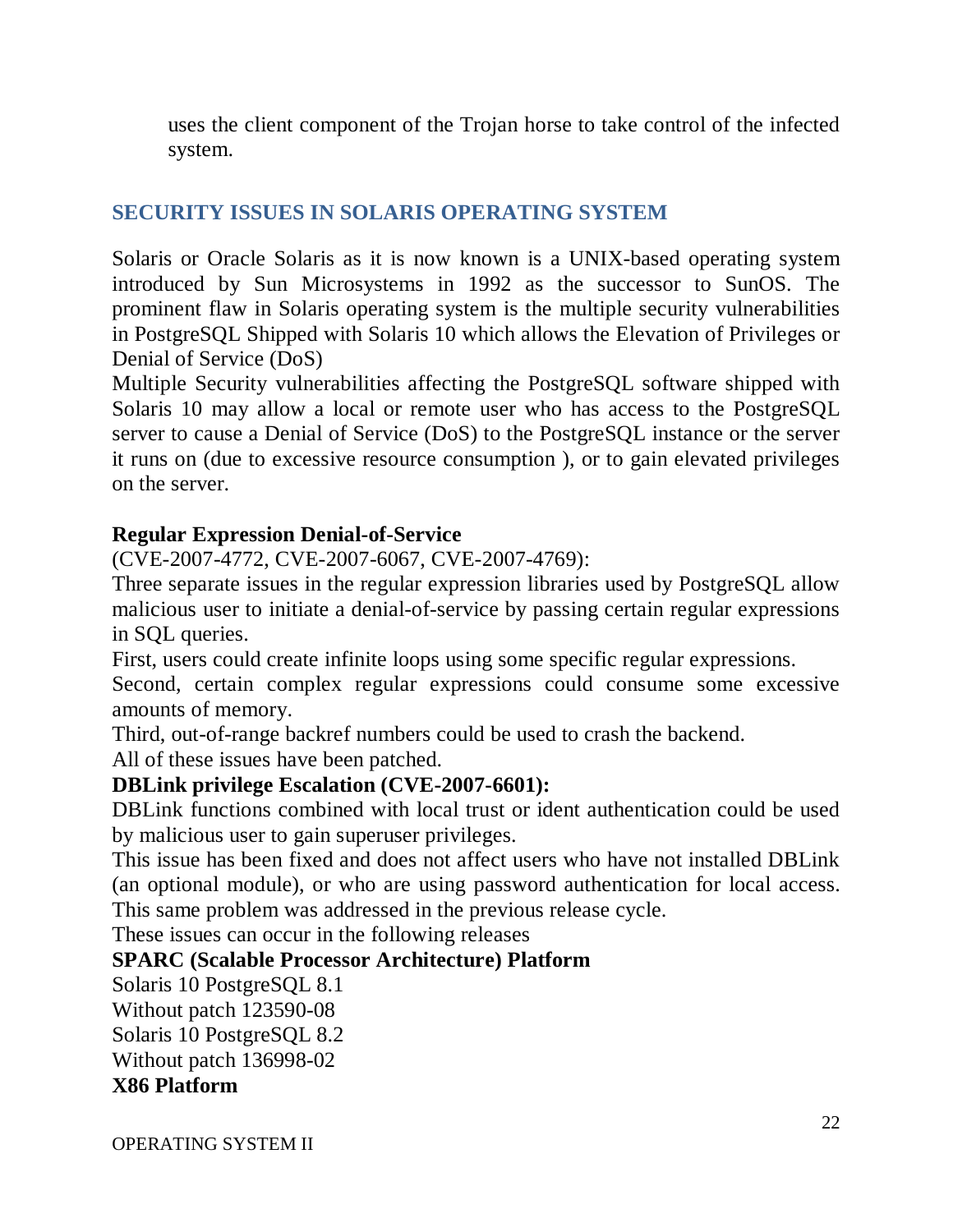Solaris 10 PostgreSQL 8.1 Without patch 123591-08 Solaris 10 PostgreSQL 8.2 Without patch 136999-02

Solaris 8 and 9 do not ship with PostGreSQL and are not impacted by this issue. A user exploiting this vulnerability must have an account on the PostgreSQL server.

This issue affects PostGreSQL versions 7.4x prior to 7.4.19, 8.0.x prior to 8.0.15, 8.1.x prior to 8.1.11 and 8.2.x prior to 8.2.6.

# **CONCLUSION**

Information and Communication Technologies (ICT) will provide benefits to our society for years to come. The proliferation of these technologies or their decline will be affected amongst all by security issues on the area of operating system design and security, open source issues, and design complexity. Therefore, designing better operating systems, improving on their security, are some of the challenges for the future. If we take in consideration the fact that digital globalization is facilitating the distribution of malware and the number of internet users is rising exponentially, we should expect more sophisticated attacks on the windows operating systems and ICT. Under these circumstances, we should review the windows operating system design strategy, focusing on security and build reliable operating system.

The open source phenomenon is definitely influencing in a positive way ICT and probably the trend will not change in the future. Open source projects are available to "millions of eyes" for scrutiny, improvement or testing. Nevertheless, it is likely that in the future will continue to experience the same issues mentioned above with some improvements in the area of standardization.

Some open source will definitely transform in commercial software provided that they have matured enough and captured a significant market share. Red Hat

Linux for example, is a typical example of how open source software becomes

commercial under the right circumstances.

# **CHAPTER TEN:**

OPERATING SYSTEM II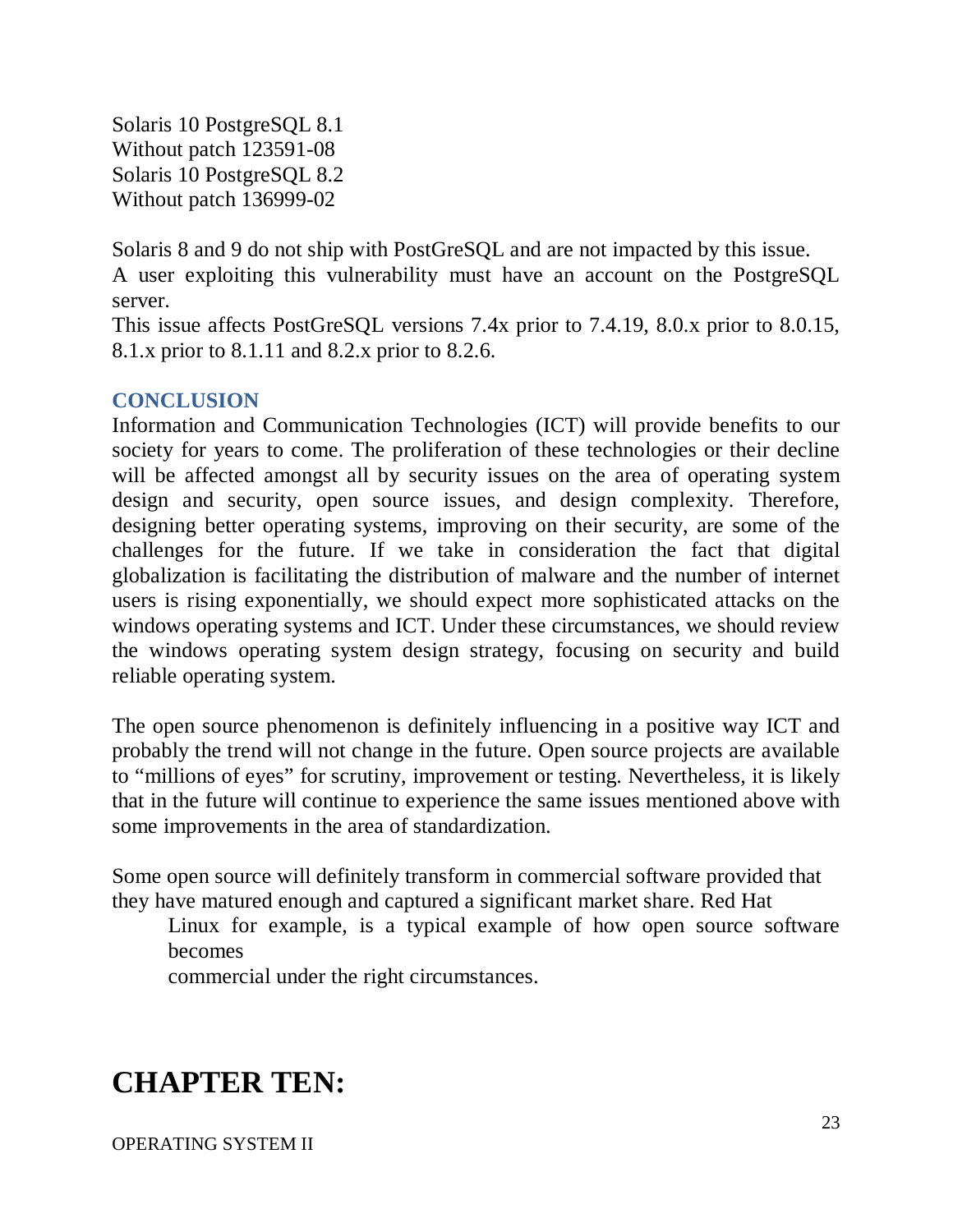# **DISTRIBUTED OPERATING SYSTEM INTRODUCTION**

An operating system is a program that controls the resources of a computer and provides its user with an interface or a virtual machine that's more convenient to use than bear machine.

To begin with, we use the term distributed system to mean a distributed operating system as opposed to a database system or some distributed application system such as a banking system, another name for a distributed operating system is DIS-**CENTRALIZED OPERATING SYSTEM.**

Example of a centralized (not distributed) operating system are; MS-DOS, UNIX, and CP/M.

A distributed operating system is the one that look to its user like an ordinary centralized operating system but runs on multiple, independent, central processing unit (CPU). The key concept in distributed operating system is the TRANPARENCY. What determine a distributed operating system are the software and not the hardware.

In distributed system, the error can be made to tolerate both hardware and software error but it is the software error and not the hardware that cleans the error when it occurs.

Network OS is used to manage Networked computer systems and create, maintain and transfer files in that Network. Distributed OS is also similar to Networked OS but in addition to it the platform on which it is running should have high configuration such as more capacity RAM, High speed Processor. The main difference between the DOS and the NOS is the transparent issue: Transparency:

- How aware are users of the fact that multiple computers are being used?

#### **Types of Distributed Operating Systems**

- Network Operating Systems
- Distributed Operating Systems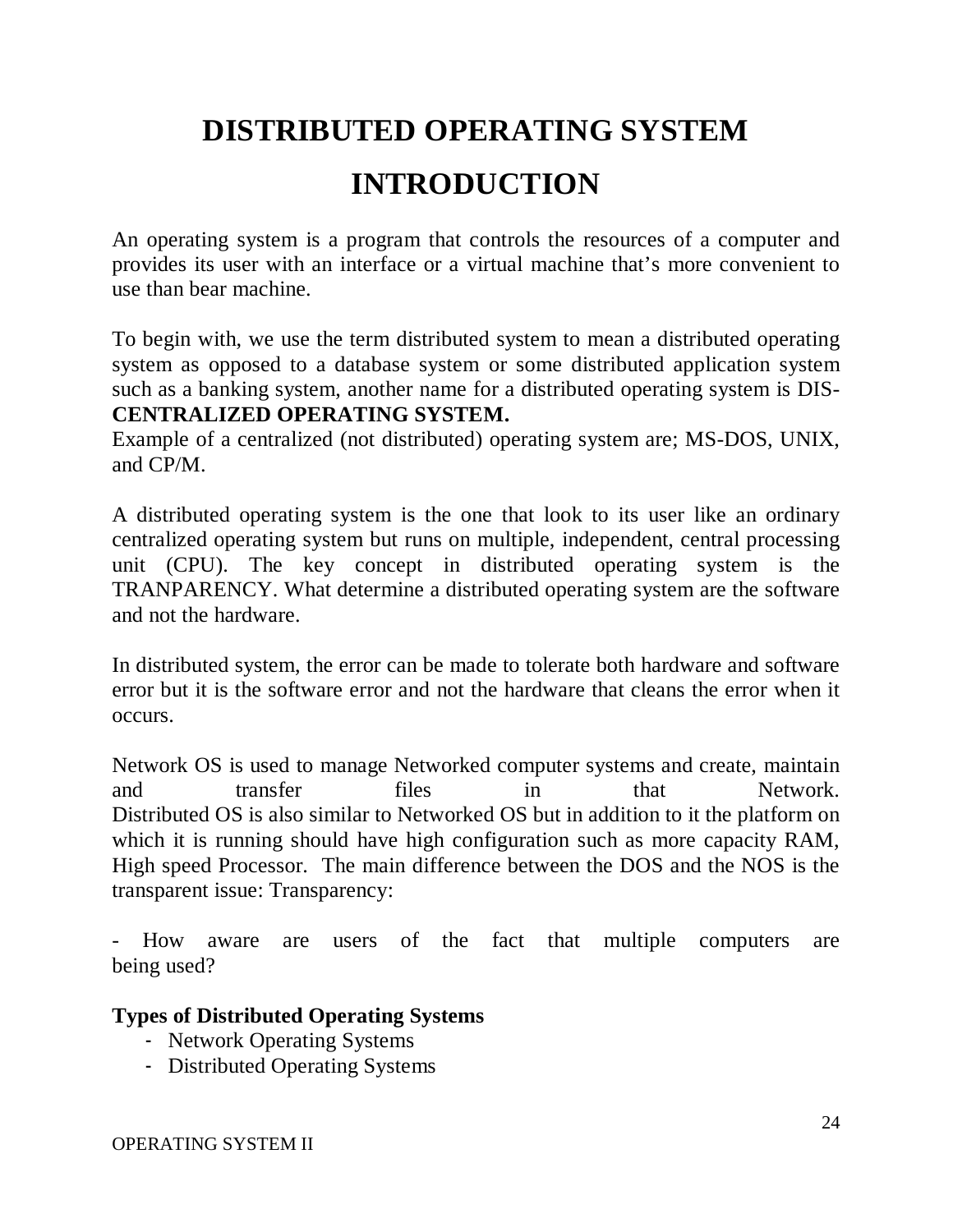#### **Network-Operating Systems**

- Users are aware where resources are located
- Network OS is built on top of centralized OS.
- Handles interfacing and coordination between local OSs.
- Users are aware of multiplicity of machines.

#### **Distributed-Operating Systems**

- Designed to control and optimize operations and resources in distributed system.
	- Users are not aware of multiplicity of machines
	- Access to remote resources similar to access to local resources

- Data Migration – transfer data by transferring entire file, or transferring only those portions of the file necessary for the immediate task

- Computation Migration – transfer the computation, rather than the data, across the system

- Computation speedup sub processes can run concurrently on different sites
	- Process Migration execute an entire process, or parts of it, at different sites sites
	- Load balancing  $-$  distribute processes across network to even the workload
	- Hardware preference process execution may require specialized processor
	- Software preference required software may be available at only a particular site
	- Data access run process remotely, rather than transfer all data locally

# **EXAMPLES OF DISTRIBUTED OPERATING SYSTEM**

- The Cambridge Distributed Computing System
- Amoeba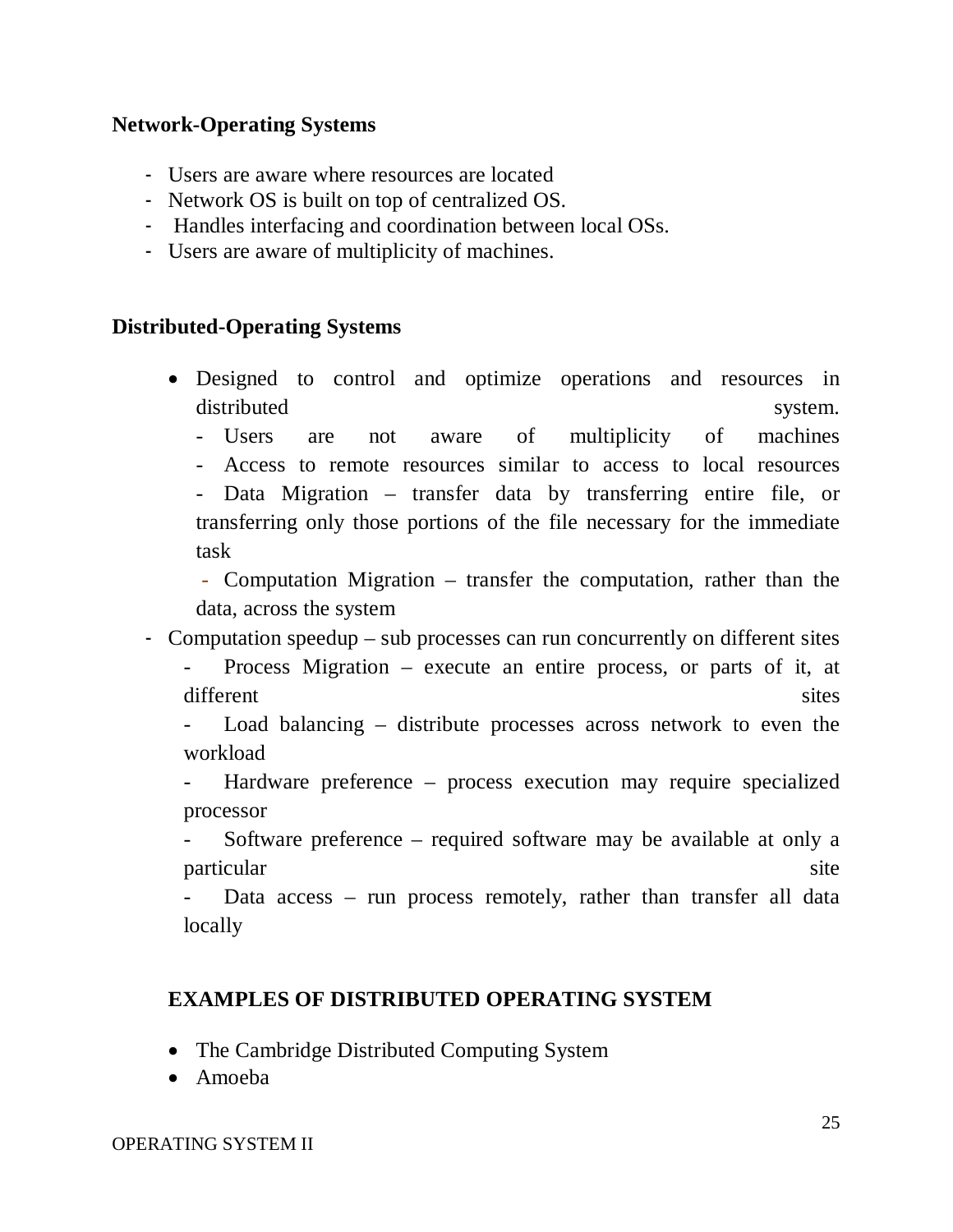- The V Kernel
- The Eden Project

There are so many types of distributed operating system but these are chosen based on three criteria which are:

First, we only chose systems that were designed from scratch as-distributed systems (systems that gradually evolved by connecting together existing centralized systems or are multiprocessor versions of UNIX were excluded).

Second, we only chose systems that have actually been implemented; paper designs did not count.

Third, we only chose systems about which a reasonable amount of information was available.

**NOTE:** if a user can tell which computer he/she is using, then he/she is not using a distributed system. The user of a true distributed operating system should not know (or care) on which machine (or machines) their programs are running, where their files are stored and so on.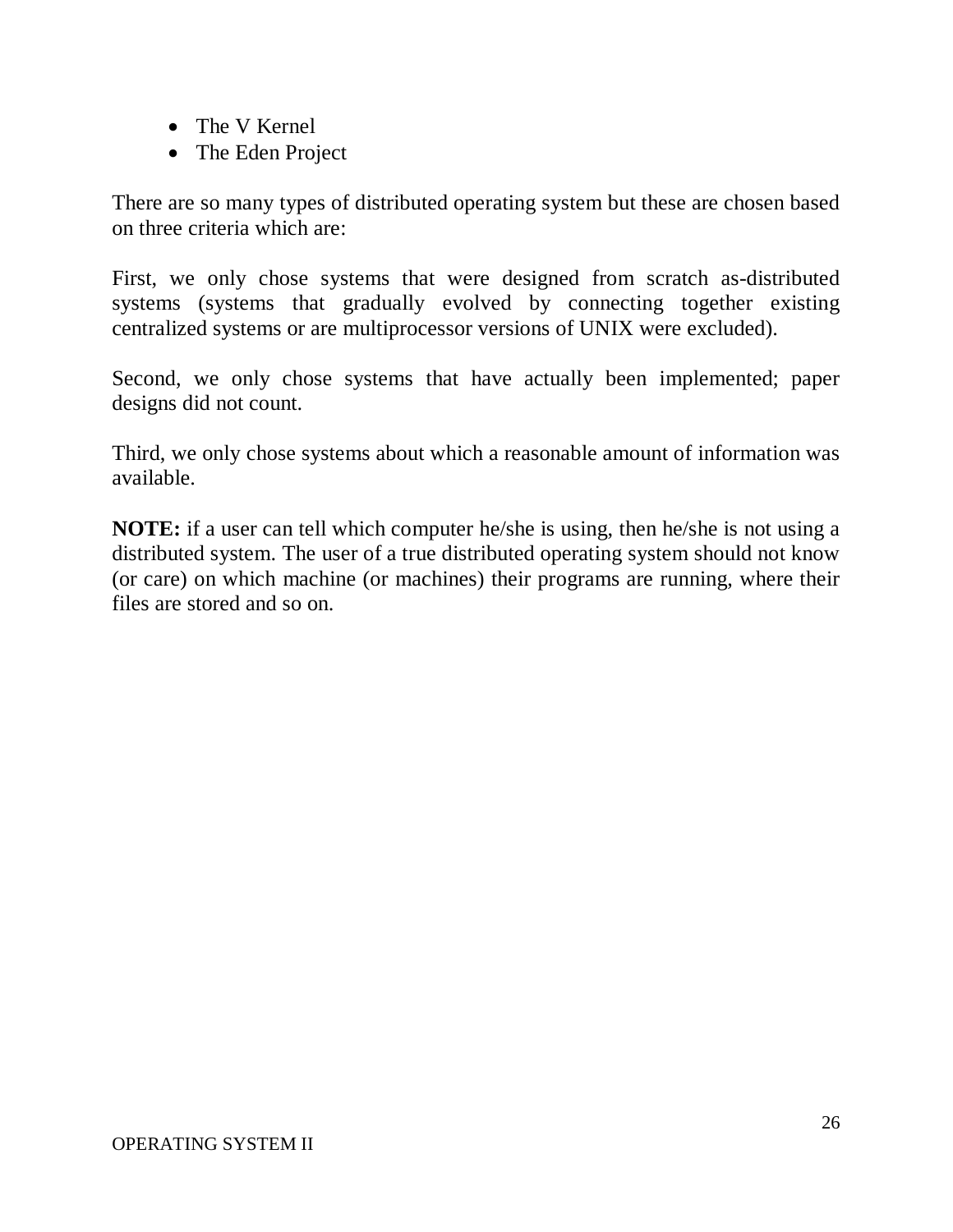

# **TRANSPARENCY**

• Goal motivated by the desire to hide all irrelevant system-dependent details from the user, whenever possible.

• It is more important in distributed systems due to higher implementation complexities.

• **Shielding the system**-dependent information from the users is a trade-off between simplicity and effectiveness.

• **Access transparency** - Local and remote system entities must remain indistinguishable when viewed through the user interface. The distributed operating system maintains this perception through the exposure of a single access mechanism for a system entity, regardless of that entity being local or remote to the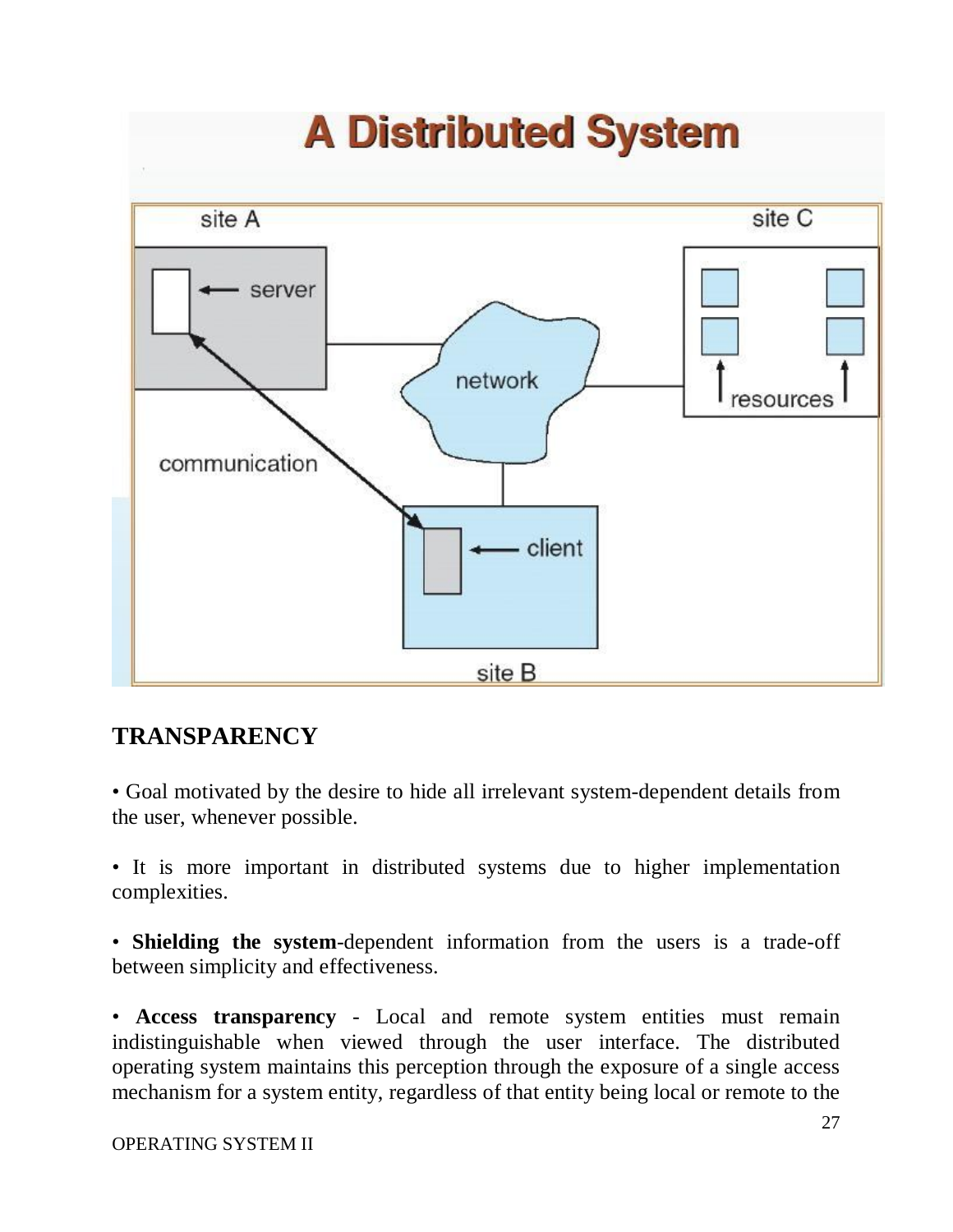user. Transparency dictates that any differences in methods of accessing any particular system entity—either local or remote—must be both invisible to, and undetectable by the user.

**• Location transparency** - Location transparency comprises two distinct subaspects of transparency, Naming transparency and User mobility. Naming transparency requires that nothing in the physical or logical references to any system entity should expose any indication of the entities location, or its local or remote relationship to the user. User mobility requires the consistent referencing of system entities, regardless of the system location from which the reference originates. Transparency dictates that the relative location of a system entity either local or remote—must be both invisible to, and undetectable by the user.

• **Migration transparency** - Logical resources and physical processes migrated by the system, from one location to another in an attempt to maximize efficiency, reliability, availability, security, or whatever reason, should do so automatically controlled solely by the system. There are a myriad of possible reasons for migration; in any such event, the entire process of migration before, during, and after should occur without user knowledge or interaction. Transparency dictates that both the need for, and the execution of any system entity migration must be both invisible to, and undetectable by the user.

**• Concurrency transparency** - The distributed operating system allows for simultaneous use of system resources by multiple users and processes, which are kept completely unaware of the concurrent usage. Transparency dictates that both the necessity for concurrency and the multiplexed usage of system resources must be both invisible to, and undetectable by the user.

• **Replication transparency** - A system's elements or components may need to be copied to strategic remote points in the system in an effort to possibly increase efficiencies through better proximity, or provide for improved reliability through the duplication of a back-up. This duplication of a system entity and its subsequent movement to a remote system location may occur for any number of possible reasons; in any event, the entire process before, during, and after should occur without user knowledge or interaction. Transparency dictates that the necessity and execution of replication, as well as the existence of replicated entities throughout the system must be both invisible to, and undetectable by the user.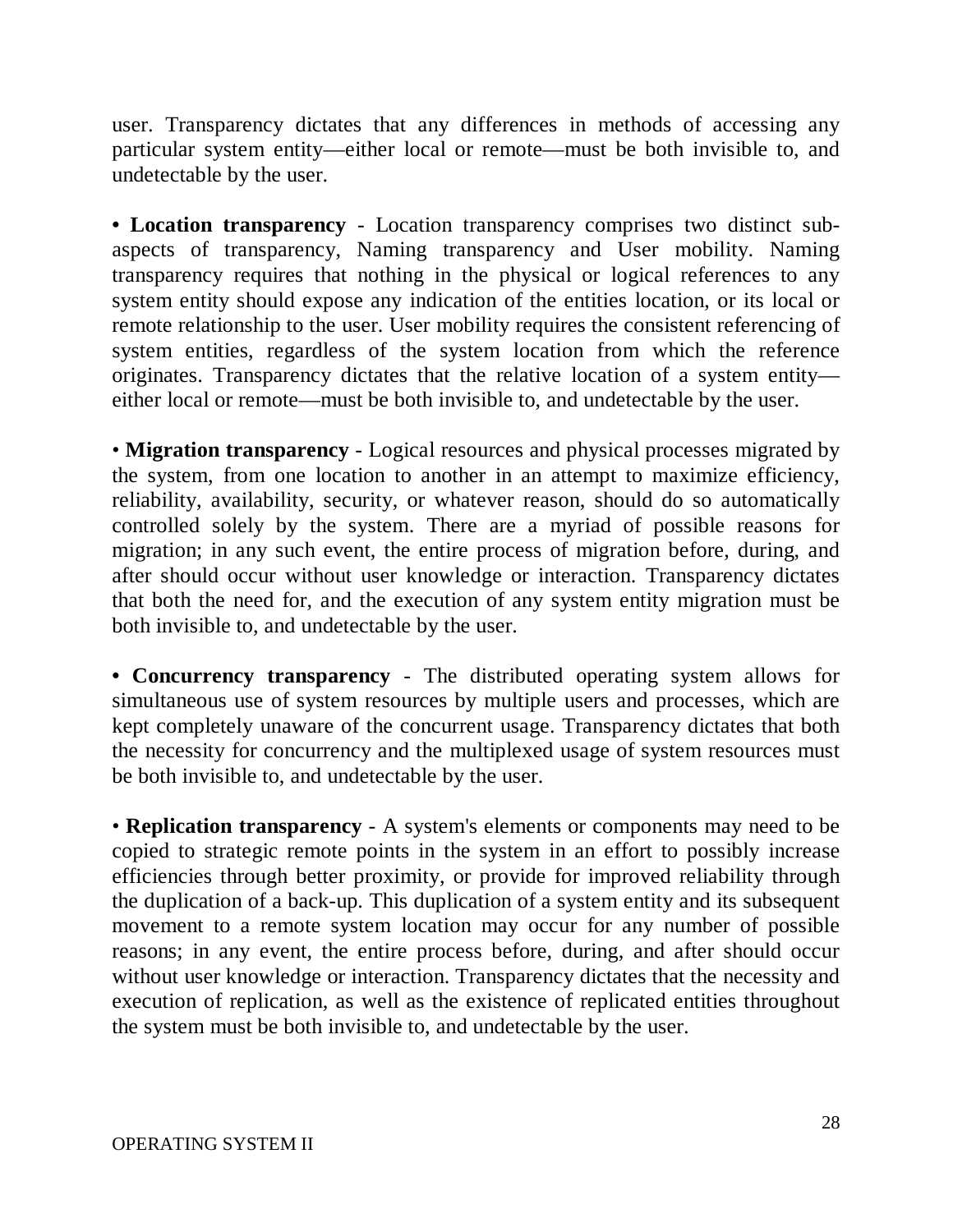**• Parallelism transparency** - Arguably the most difficult aspect of transparency, and described by Tanenbaum as the "Holy grail" for distributed system designers. A system's parallel execution of a task among various processes throughout the system should occur without any required user knowledge or interaction. Transparency dictates that both the need for, and the execution of parallel processing must be both invisible to, and undetectable by the user.

• **Failure transparency** - In the event of a partial system failure, the system is responsible for the automatic, rapid, and accurate detection and orchestration of a remedy. These measures should exhibit minimal user imposition, and should initiate and execute without user knowledge or interaction. Transparency dictates that users and processes be exposed to absolute minimal imposition as a result of partial system failure; and any system-employed techniques of detection and recovery must be both invisible to, and undetectable by the user.

• **Performance transparency** - In any event where parts of the system experience significant delay or load imbalance, the system is responsible for the automatic, rapid, and accurate detection and orchestration of a remedy. These measures should exhibit minimal user imposition, and should initiate and execute without user knowledge or interaction. While reasonable and predictable performances are important goals in these situations, there should be no expressed or implied concepts of fairness or equality among affected users or processes. Transparency dictates that users and processes be exposed to absolute minimal imposition as a result of performance delay or load imbalance; and any system-employed techniques of detection and recovery must be both invisible to, and undetectable by the user.

**• Size transparency** - A system's geographic reach, number of nodes, level of node capability, or any changes therein should exists without any required user knowledge or interaction. Transparency dictates that system and node composition, quality, or changes to either must be both invisible to, and undetectable by the user.

• **Revision transparency** - System occasionally have need for system-software version changes and changes to internal implementation of system infrastructure. While a user may ultimately become aware of, or discover the availability of new system functions or services, their implementation should in no way be the prompt for this discovery. Transparency dictates that the implementation of systemsoftware version changes and changes to internal system infrastructure must be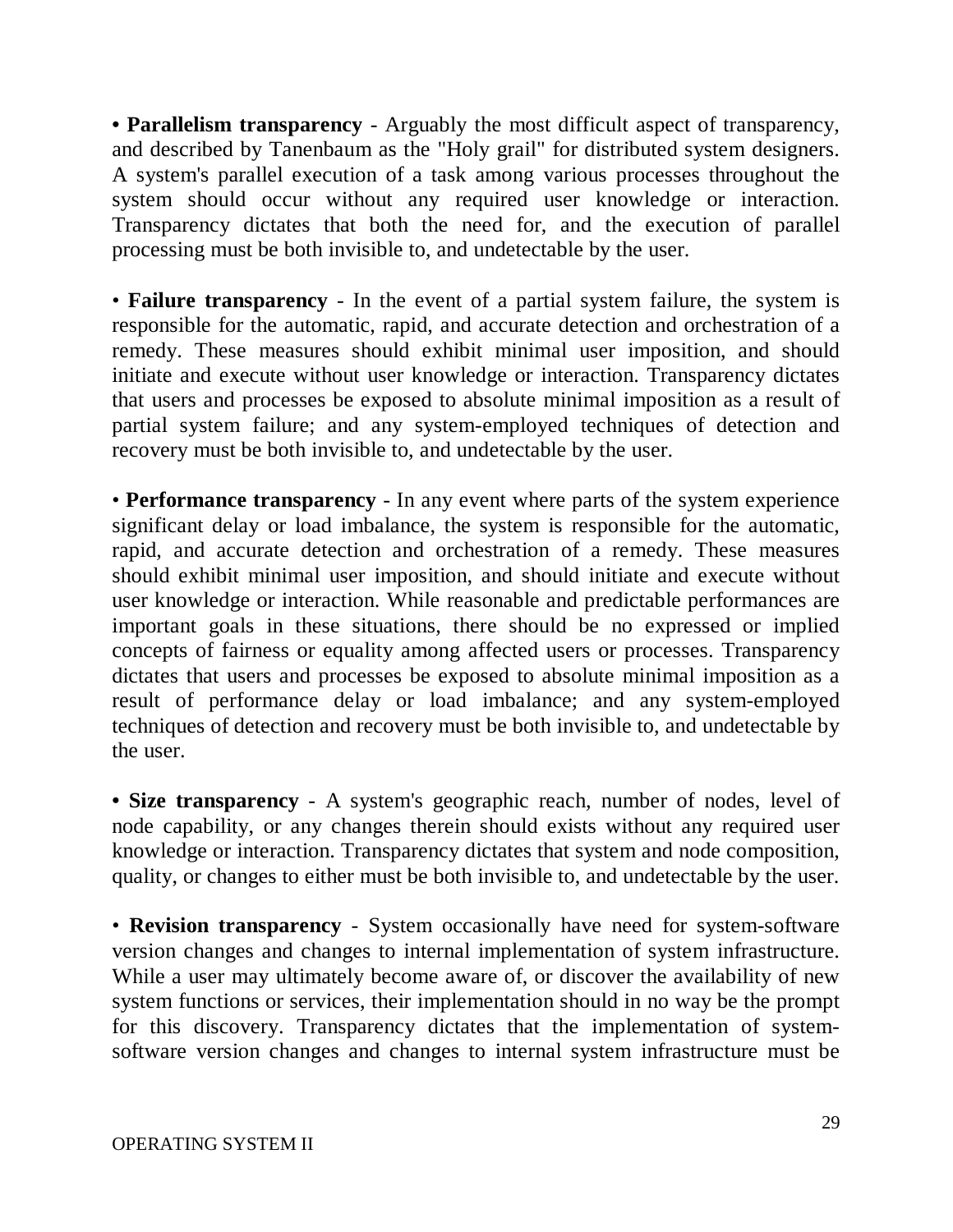both invisible to, and undetectable by the user; except as revealed by administrators of the system.

# **SCHEDULLING TECHNIQUES**

The hierarchical model provides a general model for resource control but does not provide any specific guidance on how to do scheduling. If each process uses an entire processor (i.e., no multiprogramming), and each process is independent of all the others, any process can be assigned to any processor at random. However, if it is common that several processes are working together and must communicate frequently with each other, as in UNIX pipelines or in cascaded (nested) remote procedure calls, then it is desirable to make sure that the whole group runs at once. Let us assume that each processor can handle up to N processes. If there are plenty of machines and N is reasonably large, the problem is not finding a free machine (i.e., a free slot in some process table), but something more subtle. The basic difficulty can be illustrated by an example in which processes A and B run on one machine and processes C and D run on another. Each machine is time shared in, say, 100-millisecond time slices, with A and C running in the even slices, and B and D running in the odd ones. Suppose that A sends many messages or makes many remote procedure calls to D. During time slice 0, A starts up and immediately calls D, which unfortunately is not running because it is now C's turn. After 100 milliseconds, process switching takes place, and D gets A's message, carries out the work, and quickly replies. Because B is now running, it will be another 100 milliseconds before A gets the reply and can proceed. The net result is one message exchange every 200 milliseconds. What is needed is a way to ensure that processes that communicate frequently run simultaneously. Although it is difficult to determine dynamically the inter-process communication patterns, in many cases a group of related processes will be started off together.

# **PROCESS MANAGEMENT**

Process management provides policies and mechanisms for effective and efficient sharing of a system's distributed processing resources between that system's distributed processes. These policies and mechanisms support operations involving the allocation and de-allocation of processes and ports to processors, as well as provisions to run, suspend, migrate, halt, or resume execution of processes. While these distributed operating system resources and the operations on them can be either local or remote with respect to each other, the distributed operating system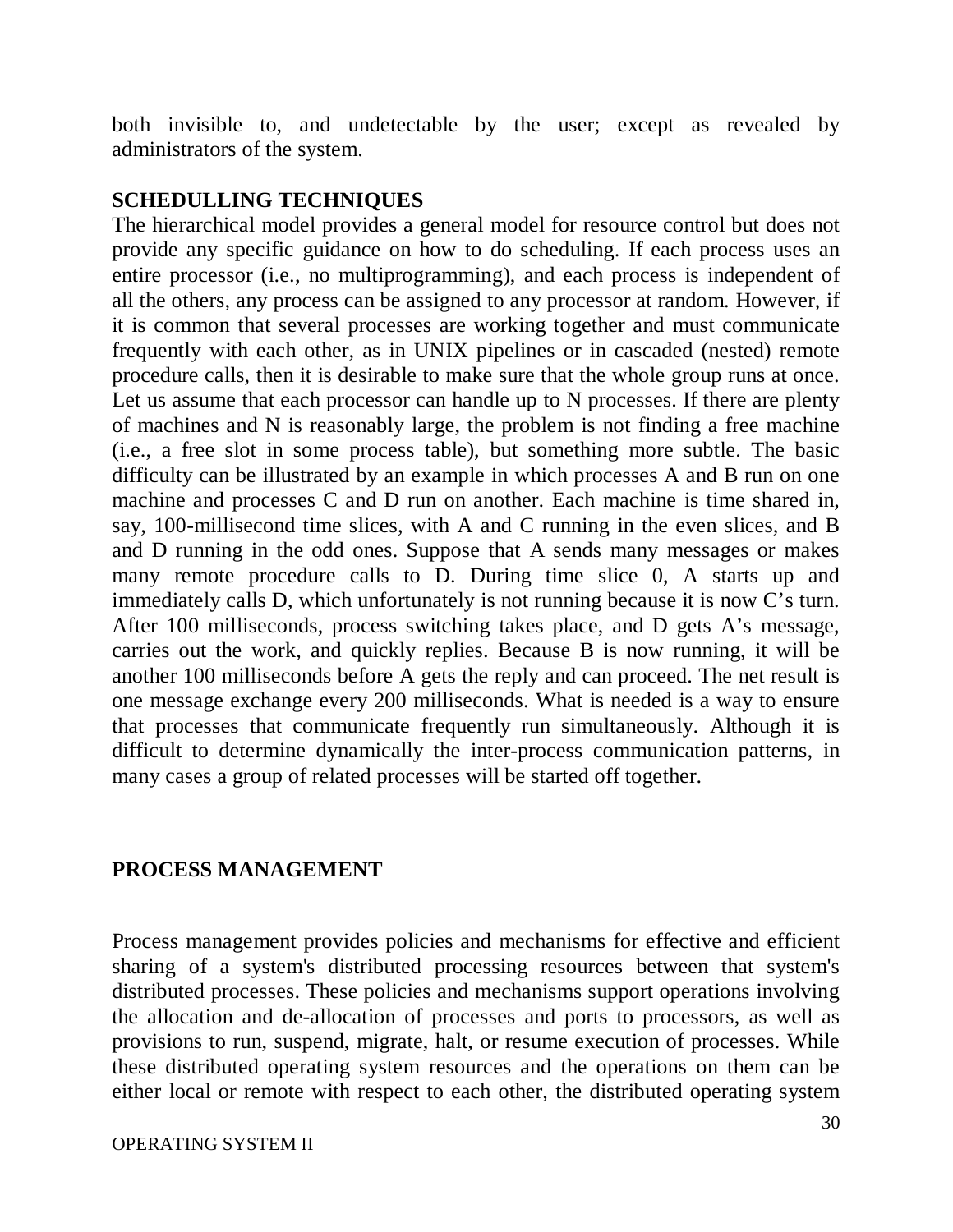must still maintain complete state of and synchronization over all processes in the system; and do so in a manner completely consistent from the user's unified system perspective.

As an example, load balancing is a common process management function. One consideration of load balancing is which process should be moved. The kernel may have several mechanisms, one of which might be priority-based choice. This mechanism in the kernel defines *what can be done*; in this case, choose a process based on some priority. The system management components would have policies implementing the decision making for this context. One of these policies would define what priority means, and how it is to be used to choose a process in this instance.

# **RESOURCES MANAGEMENT**

Resource management in a distributed system differs from that in a centralized system in a fundamental way. Centralized systems always have tables that give complete and up-to-date status information about all the resources being managed; distributed systems do not. For example, the process manager in a traditional centralized operating system normally uses a "process table" with one entry per potential process. When a new process has to be started, it is simple enough to scan the whole table to see whether a slot is free. A distributed operating system, on the other hand, has a much harder job of finding out whether a processor is free, especially if the system designers have rejected the idea of having any central tables at all, for reasons of reliability. Furthermore, even if there is a central table, recent events on outlying processors may have made some table entries obsolete without the table manager knowing it. The problem of managing resources without having accurate global state information is very difficult.

# **PROCESSOR ALLOCATION**

One of the key resources to be managed in a distributed system is the set of available processors. One approach that has been proposed for keeping tabs on a collection of processors is to organize them in a logical hierarchy independent of the physical structure of the network, as in MICROS. This approach organizes the machines like people in corporate, military, academic, and other real-world hierarchies. Some of the machines are workers and others are managers. For each group of k workers, one manager machine (the "department head") is assigned the task of keeping track of who is busy and who is idle. If the system is large, there will be an unwieldy number of department heads; so some machines will function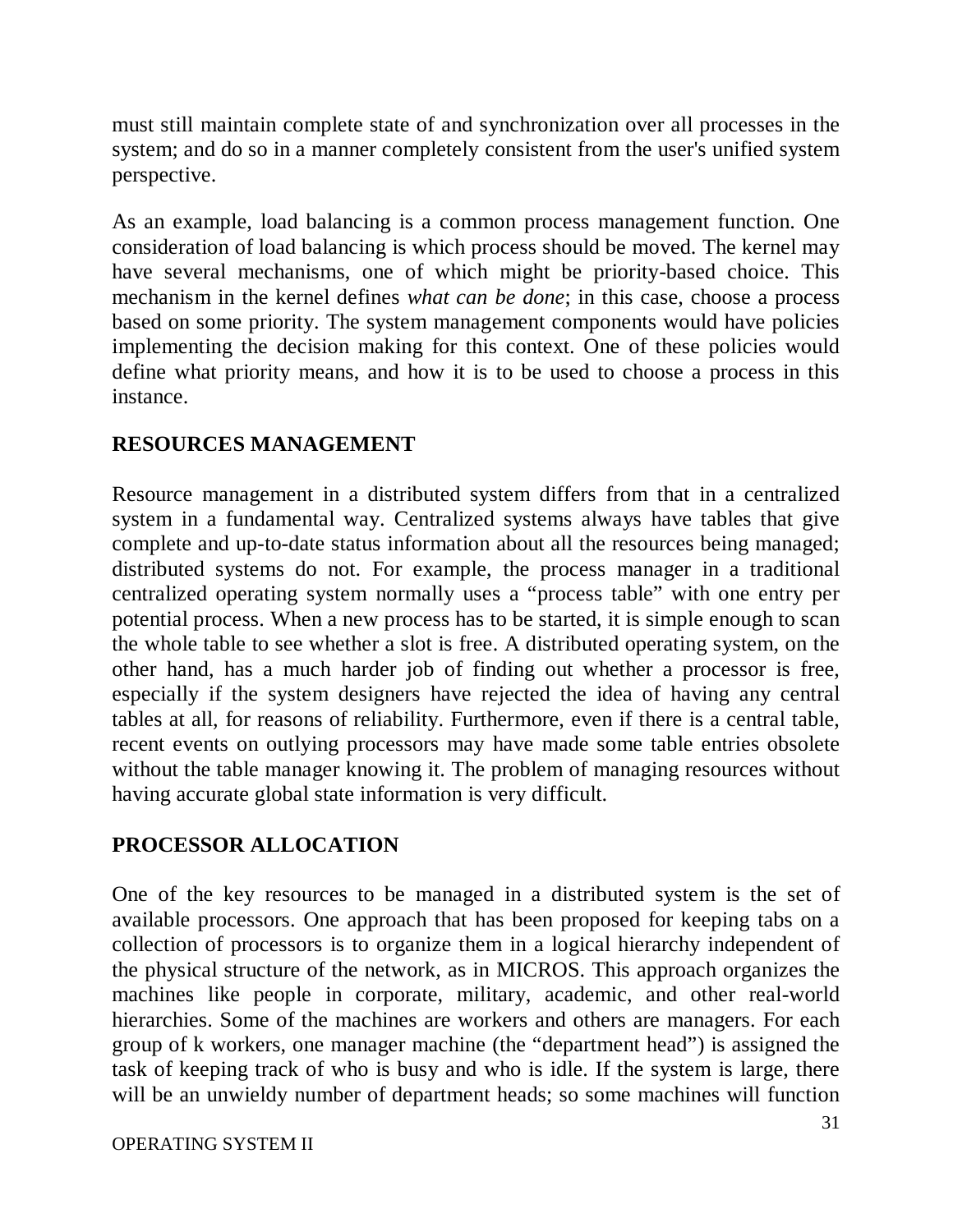as "deans," riding herd on k department heads. If there are many deans, they too can be organized hierarchically, with a "big cheese" keeping tabs on k deans. This hierarchy can be extended ad infinitum, with the number of levels needed growing logarithmically with the number of workers. Since each processor need only maintain communication with one superior and k subordinates, the information stream is manageable. An obvious question is, "What happens when a department head, or worse yet, a big cheese, stops functioning (crashes)?" One answer is to promote one of the direct subordinates of the faulty manager to fill in for the boss. The choice of which one can either be made by the subordinates themselves, by the deceased's peers, or in a more autocratic system, by the sick manager's boss. To avoid having a single (vulnerable) manager at the top of the tree, one can truncate the tree at the top and have a committee as the ultimate authority. When a member of the ruling committee malfunctions, the remaining members promote someone one level down as a replacement. Although this scheme is not completely distributed, it is feasible and works well in practice. In particular, the system is self repairing, and can survive occasional crashes of both workers and managers without any long-term effects. In MICROS, the processors are monoprogrammed, so if a job requiring S processes suddenly appears, the system must allocate S processors for it. Jobs can be created at any level of the hierarchy. The strategy used is for each manager to keep track of approximately how many workers below it are available (possibly several levels below it). If it thinks that a sufficient number are available, it reserves some number R of them, where R 2 S, because the estimate of available workers may not be exact and some machines may be down. If the manager receiving the request thinks that it has too few processors available, it passes the request upward in the tree to its boss. If the boss cannot handle it either, the request continues propagating upward until it reaches a level that has enough available workers at its disposal. At that point, the manager splits the request into parts and parcels them out among the managers below it, which then do the same thing until the wave of scheduling requests hits bottom. At the bottom level, the processors are marked as "busy," and the actual number of processors allocated is reported back up the tree. To make this strategy work well, R must be large enough so that the probability is high that enough workers will be found to handle the whole job. Otherwise, the request will have to move up one level in the tree and start all over, wasting considerable time and computing power. On the other hand, if R is too large, too many processors will be allocated, wasting computing capacity until word gets back to the top and they can be released. The whole situation is greatly complicated by the fact that requests for processors can be generated randomly anywhere in the system, so at any instant, multiple requests are likely to be in various stages of the allocation algorithm, potentially giving rise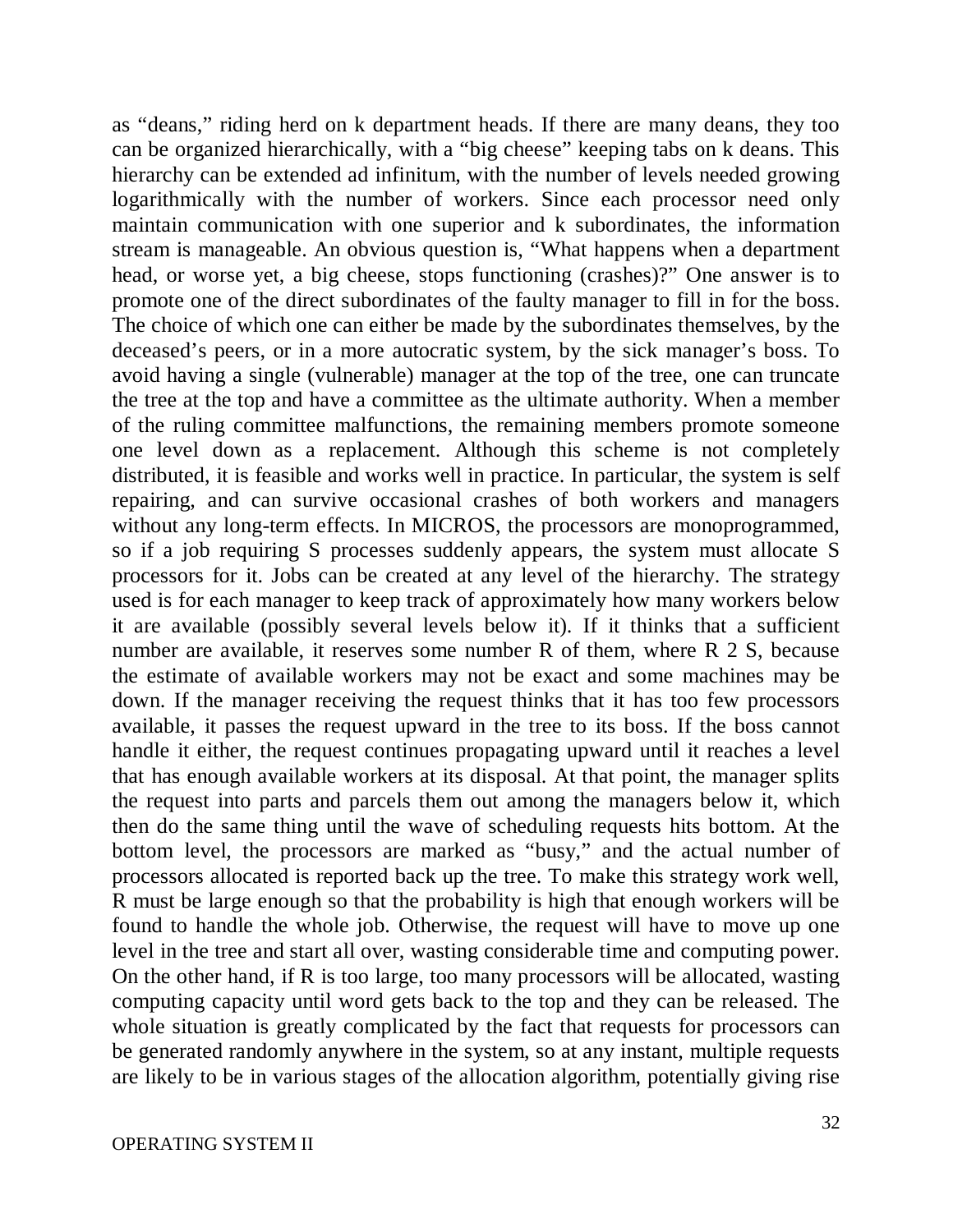to out-of-date estimates of available workers, race conditions, deadlocks, and more.

## **Failure Recovery Failure Detection**

Detecting hardware failure is difficult. To detect a link failure, a handshaking protocol can be used. Assume Site A and Site B has established a link. At fixed intervals, each site will exchange an I-am-up message indicating that they are up and running. If Site A does not receive a message within the fixed interval, it assumes either (a) the other site is not up or (b) the message was lost. Then, Site A can now send an "Are-you-up?" message to Site B. If Site A does not receive a reply, it can repeat the message or try an alternate route to Site B. If Site A does not ultimately receive a reply from Site B, it concludes some type of failure has occurred in site B. Such failure could be that:

Types of failures:

- Site B is down
- The direct link between A and B is down
- The alternate link from A to B is down
- The message has been lost.

However, Site A cannot determine exactly **why** the failure has occurred

# **Reconfiguration**

When Site A determines a failure has occurred, it must reconfigure the system:

1. If the link from A to B has failed, this must be broadcast to every site in the system

2. If a site has failed, every other site must also be notified indicating that the services offered by the failed site are no longer available.

When the link or the site becomes available again, this information must again be broadcast to all other sites.

# **Distributed Deadlock Detection**

There are two kinds of potential deadlocks which are: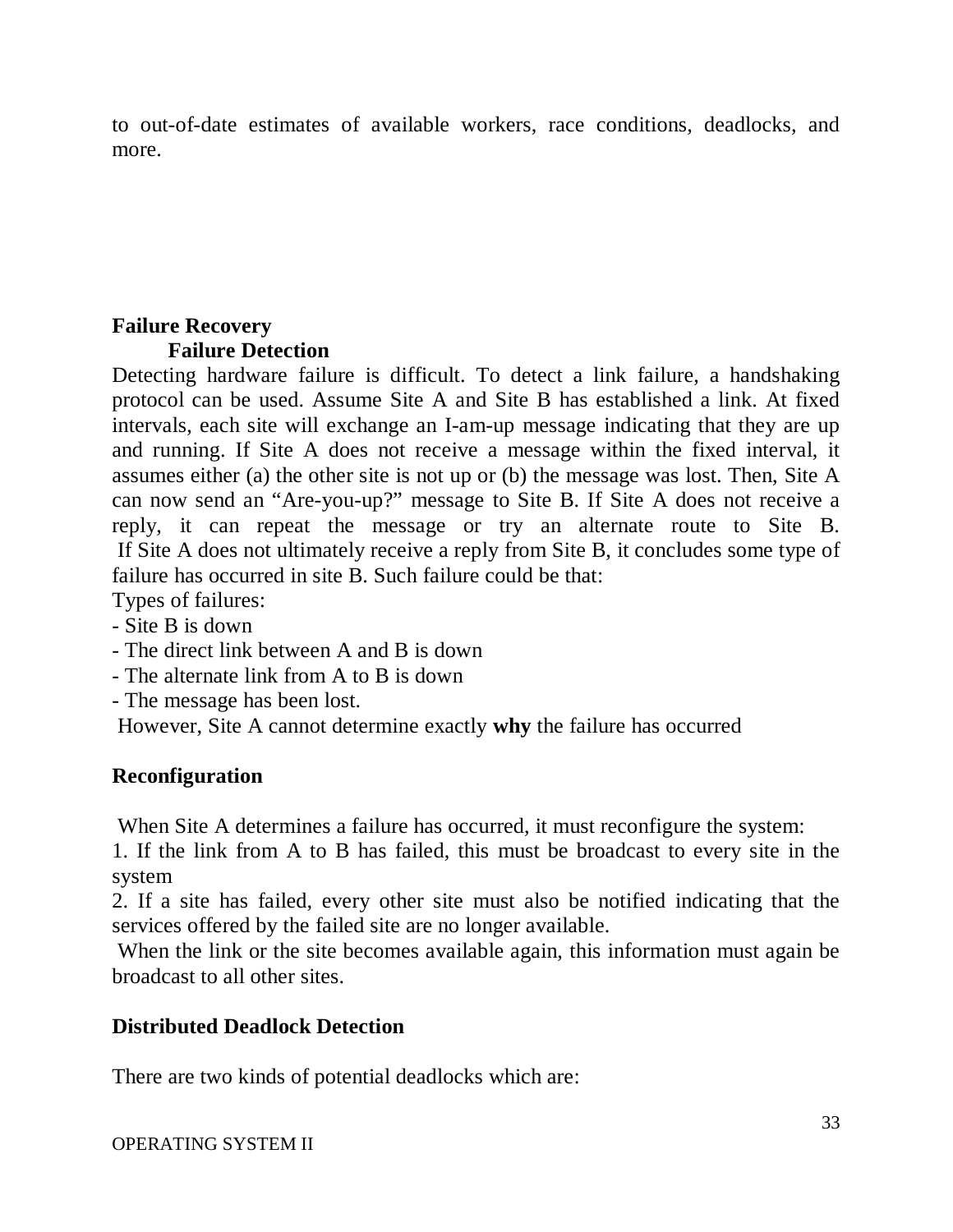- resource deadlocks

- communication deadlocks

Resource deadlocks are traditional deadlocks, in which all of some set of processes are blocked waiting for resources held by other blocked processes. For example, if A holds X and B holds Y, and A wants Y and B wants X, a deadlock will result. In principle, this problem is the same in

Centralized and distributed systems, but it is harder to detect in the latter because there are no centralized tables.

The other kind of deadlock that can occur in a distributed system is a communication deadlock. Suppose A is waiting for a message from B and B is waiting for C and C is waiting for A. Then we have a deadlock. Chandy et al. [1983] present an algorithm for detecting (but not preventing) communication deadlocks. Very crudely summarized, they assume that each process that is blocked waiting for a message knows which process or processes might send the message. When a process logically blocks, they assume that it does not really block but instead sends a query message to each of the processes that might send it a real (data) message. If one of these processes is blocked, it sends query messages to the processes it is waiting for. If certain messages eventually come back to the original process, it can conclude that a deadlock exists. In effect, the algorithm is looking for a knot in a directed graph.

# **Redundancy Techniques**

All the redundancy techniques that have emerged take advantage of the existence of multiple processors by duplicating critical processes on two or more machines. A particularly simple, but effective, technique is to provide every process with a backup process on a different processor. All processes communicate by message passing.

Whenever anyone sends a message to a process, it also sends the same message to the backup process. The system ensures that neither the primary nor the backup can continue running until it has been verified that both have correctly received the message. Thus, if one process crashes because of any hardware fault, the other one can continue. Furthermore, the remaining process can then clone itself, making a new backup to maintain the fault tolerance in the future. One disadvantage of duplicating every process is the extra processors required, but another, more subtle problem is that, if processes exchange messages at a high rate, a considerable amount of CPU time may go into keeping the processes synchronized at each message exchanged. If a process crashes, recovery is done by sending the most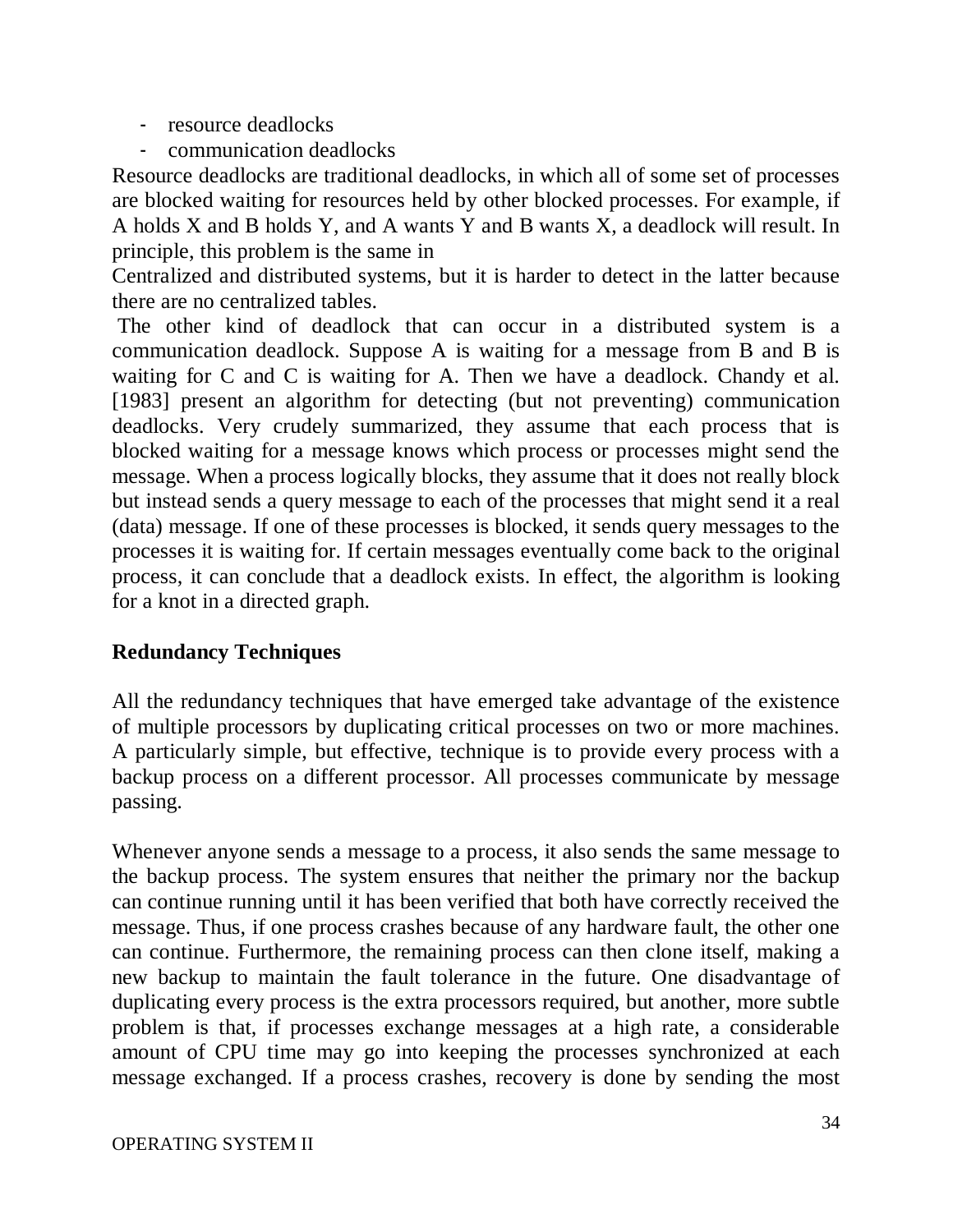recent checkpoint to an idle processor and telling it to start running. The recorder process then spoon feeds it all the messages that the original process received between the checkpoint and the crash. Messages sent by the newly restarted process are discarded. Once the new process has worked its way up to the point of crash, it begins sending and receiving messages normally, without help from the recording process.

# **STRENGTH AND WEAKNESS OF DISTRIBUTED OPERATING SYSTEM STRENGTH**

- The main goal of distributed system is the enormous rate of technological change in micro processor technology.
- Micro processors have become powerful and cheap compared with mainframes and minicomputer, so it has become attractive to think about designing large system that composes of many processors.
- Relative simplicity of software: each software has a dedicated function.
- Incremental growth.
- Reliability and availability. **WEAKNESS**
- Unless one is very careful, it is easy for the communication protocol overhead to become a major source of in efficiency.
- With distributed systems, a high degree of fault tolerance is often, at least, an implicit goal.
- A more fundamental problem in distributed system is the lack of global state information.
- It is hard to schedule the processor optimally if you are not sure how many are up at the moment.

# **CONCLUSION**

Distributed operating systems are still in an early phase of development, with many unanswered questions and relatively little agreement among workers in the field about how things should be done. Many experimental systems use the client-server model with some form of remote procedure call as the communication base, but there are also systems built on the connection model. Relatively little has been done on distributed naming, protection, and resource management, other than building straightforward name servers and process servers.

Fault tolerance is an up-and-coming area, with work progressing in redundancy techniques and atomic actions. Finally, a considerable amount of work has gone into the construction of file servers, print servers, and various other servers, but